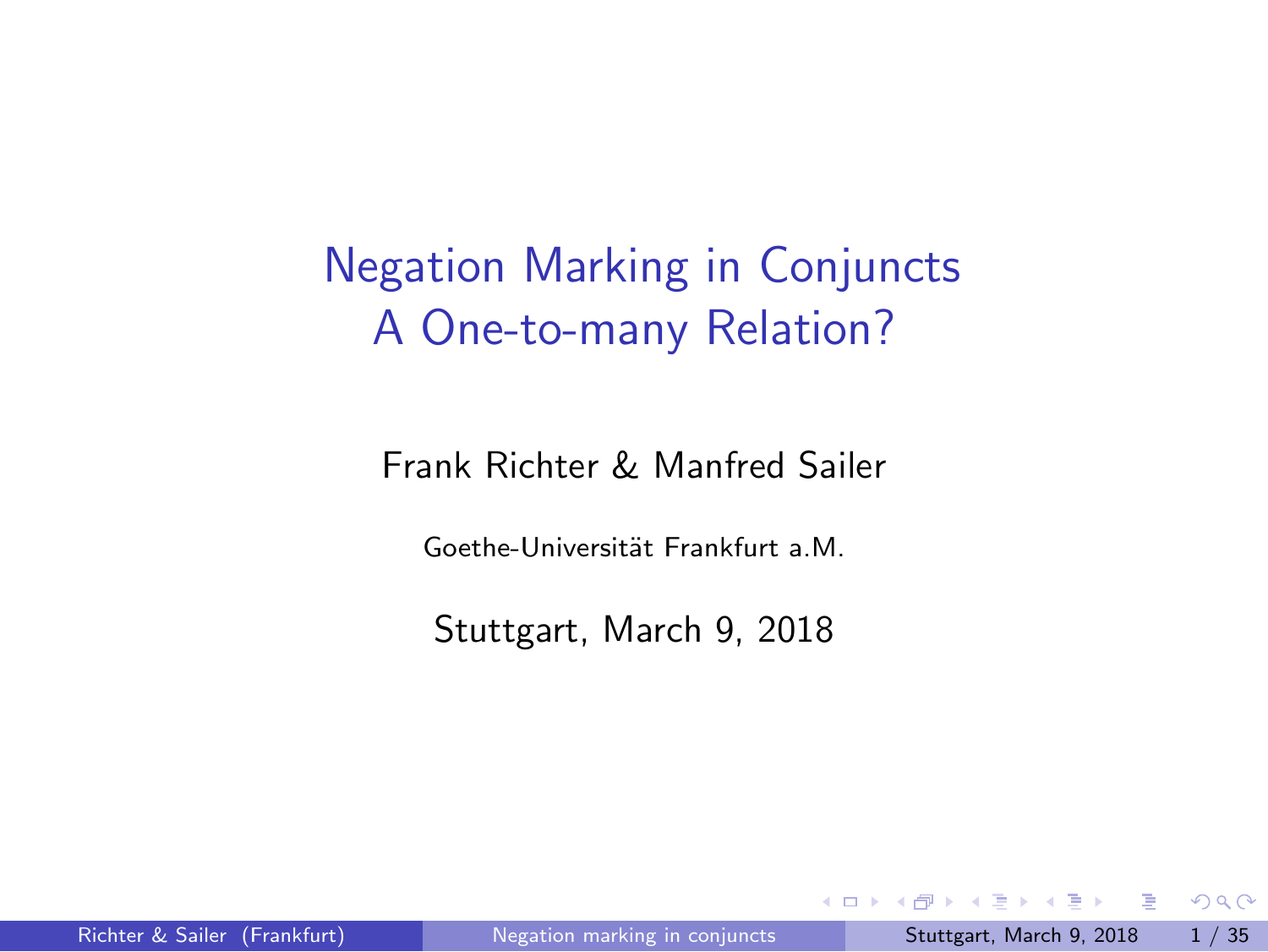## **Outline**

#### 1 Introduction



3 Analysis

Analysis: Negation

Analysis: Conjunction

4 Combining negation and conjunction: CNNP

5 Conclusion

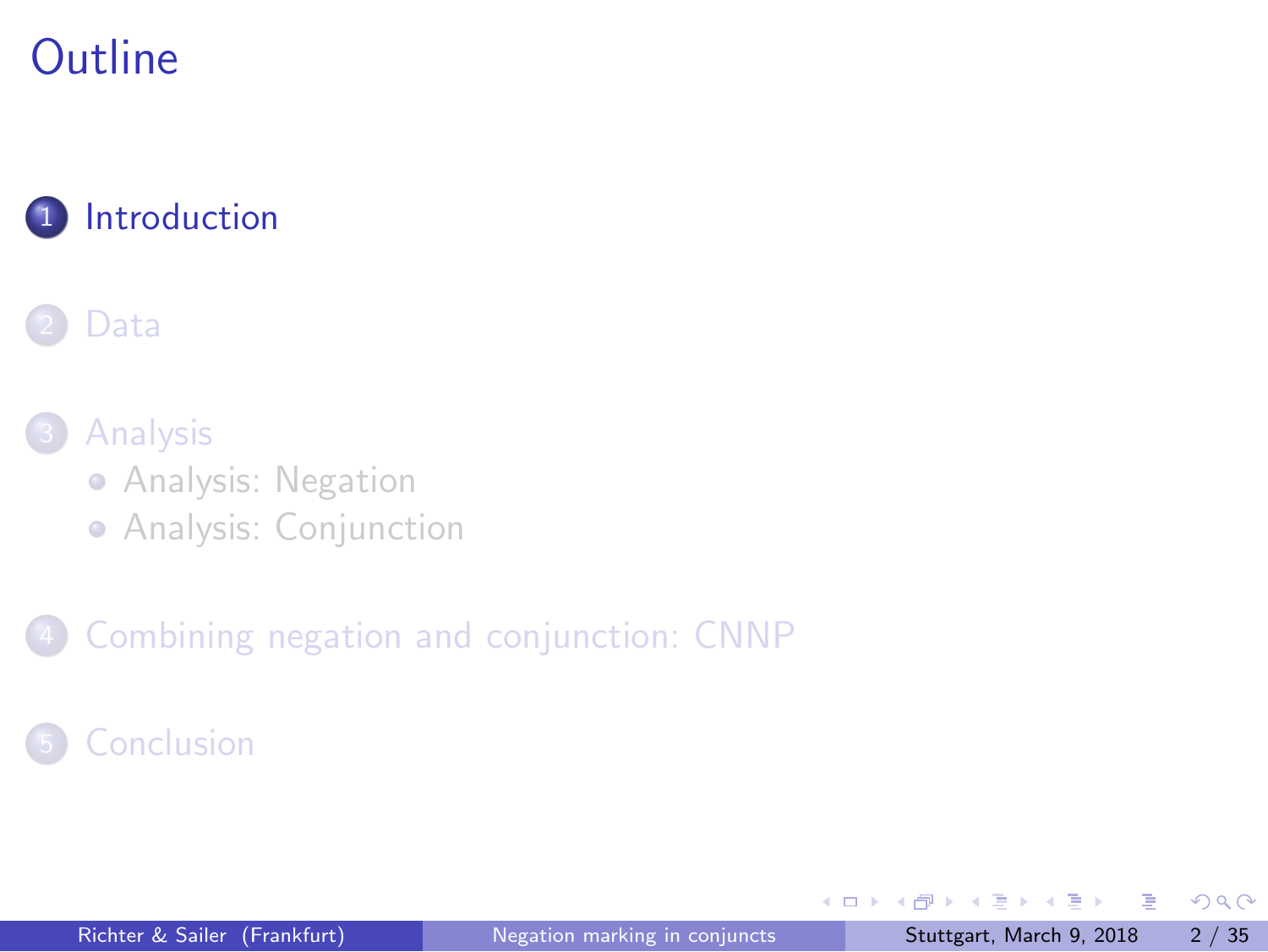#### Introduction

- Standard German (StG) is not a negative concord language, but
- Single negation reading with conjunction of negative noun phrases (CNNP):
	- (1) Die meisten Berühmtheiten beantworten [**keine** Briefe und **keine** e-Mails]. 'Most celebrities answer no letters and no e-mail messages.'
- We will show:
	- ▶ not (always) conjunction of sentences
	- ▶ not "negative coercion"
- Combining:
	- ▶ Previous analysis of negative concord
	- ▶ Analysis of conjoined NPs
- **•** Single-negation reading follows from framework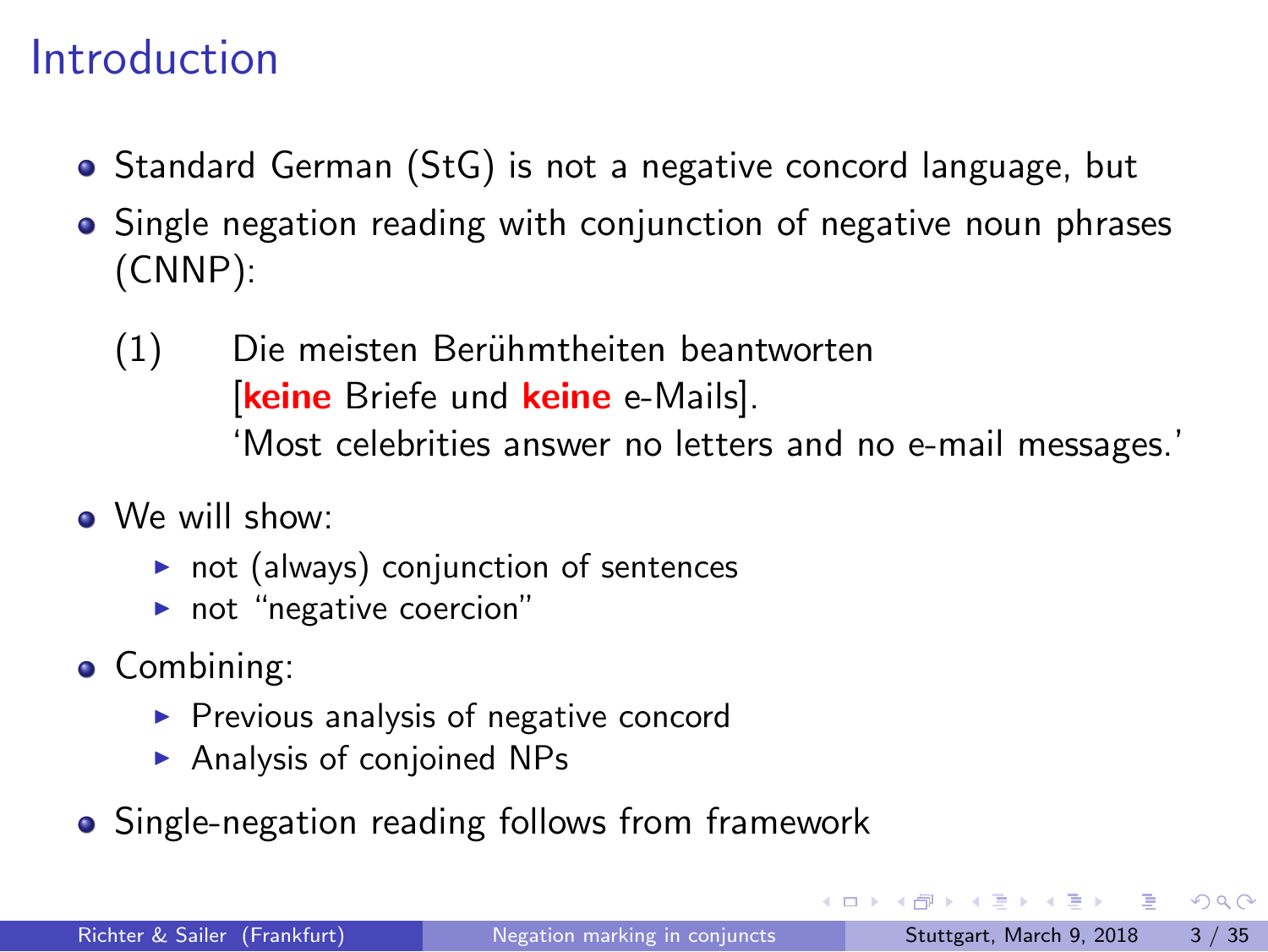

1 Introduction



3 Analysis

- Analysis: Negation
- Analysis: Conjunction

4 Combining negation and conjunction: CNNP

5 Conclusion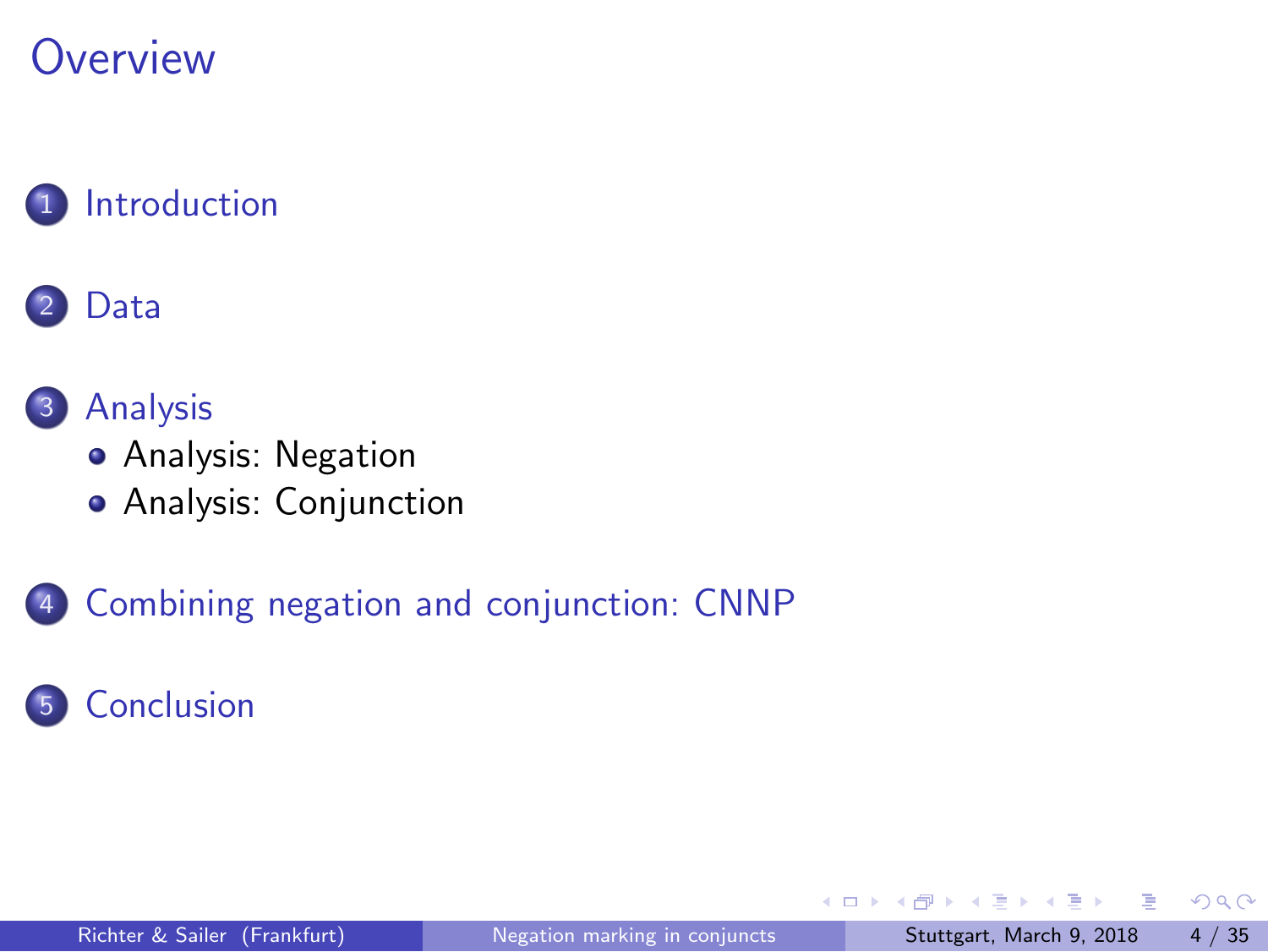## **Outline**





3 Analysis

Analysis: Negation

Analysis: Conjunction

4 Combining negation and conjunction: CNNP

5 Conclusion

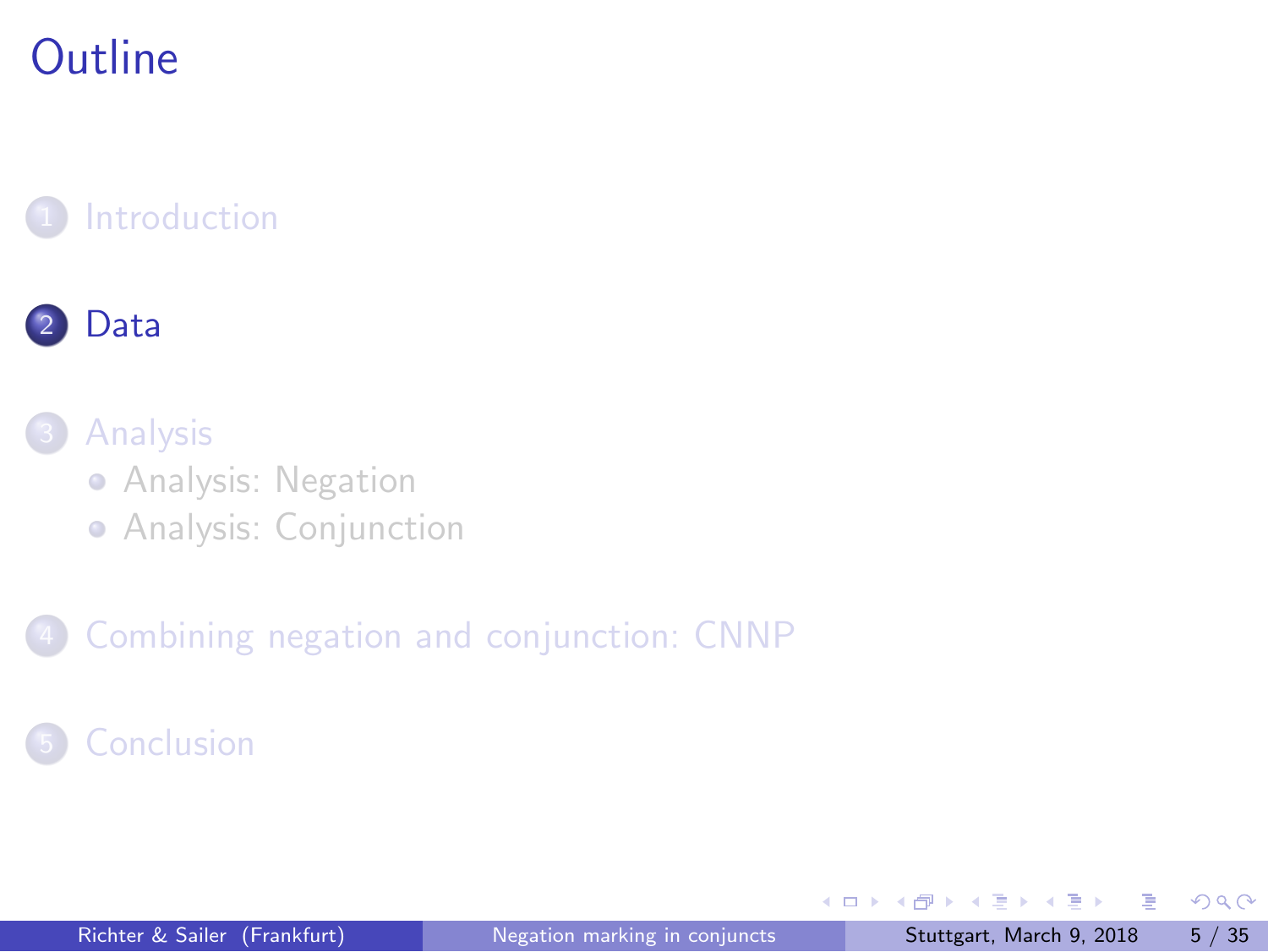#### Negation in StG

- StG is not a negative concord language.
- (2) **Keine** Berühmtheit hat **keine** Briefe beantwortet. 'No celebrity answered no letters.' (DN)  $#$  'No celebrity answered any letters.' (SN)
	- Analysis 1: Conjunction of two negative sentence ("bi-propositional")
- (3) Die meisten B. beantworten [**keine** Briefe und **keine** e-Mails]. 'Most celebrities answer no letters and no e-mail messages.' Die meisten<sub>x</sub> Berümtheiten: x beantworten keine Briefe und *x* beantworten **keine** e-Mails.
	- Analysis 2: kein as abstract negation + indefinite
- (4) NOT (Die meisten Beruhmtheiten beantworten [Briefe und ¨ e-Mails]).

 $\cdot$ NOT(most celebrities answer [letters and e-mail messages])'  $_{\equiv}$  .  $\circ$  a.  $\circ$ Richter & Sailer (Frankfurt) Negation marking in conjuncts Stuttgart, March 9, 2018 6 / 35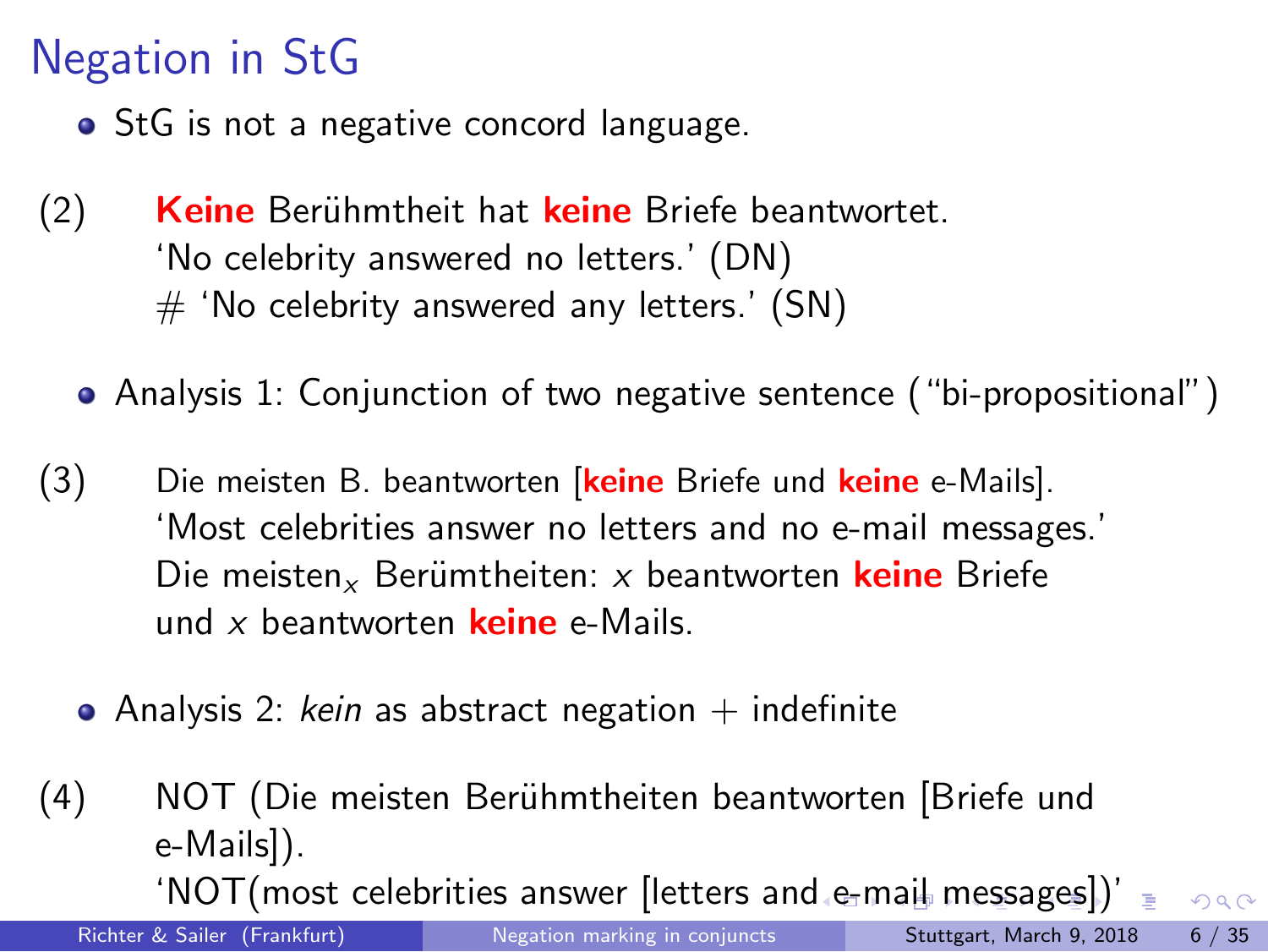### Bi-propositional analysis

- (5) Die meisten Berühmtheiten beantworten [keine Briefe und keine e-Mails]. 'Most celebrities answer no letters and no e-mail messages.'
- (6) For most celebrities it is the case that they do not answer letters and they do not answer e-mail messages. **Most**  $x$ (**celebrity** $(x)$  : *¬∃y*(**letter**(*y*)*∧***answer**(*x, y*))*∧¬∃y*(**message**(*y*)*∧***answer**(*x, y*))))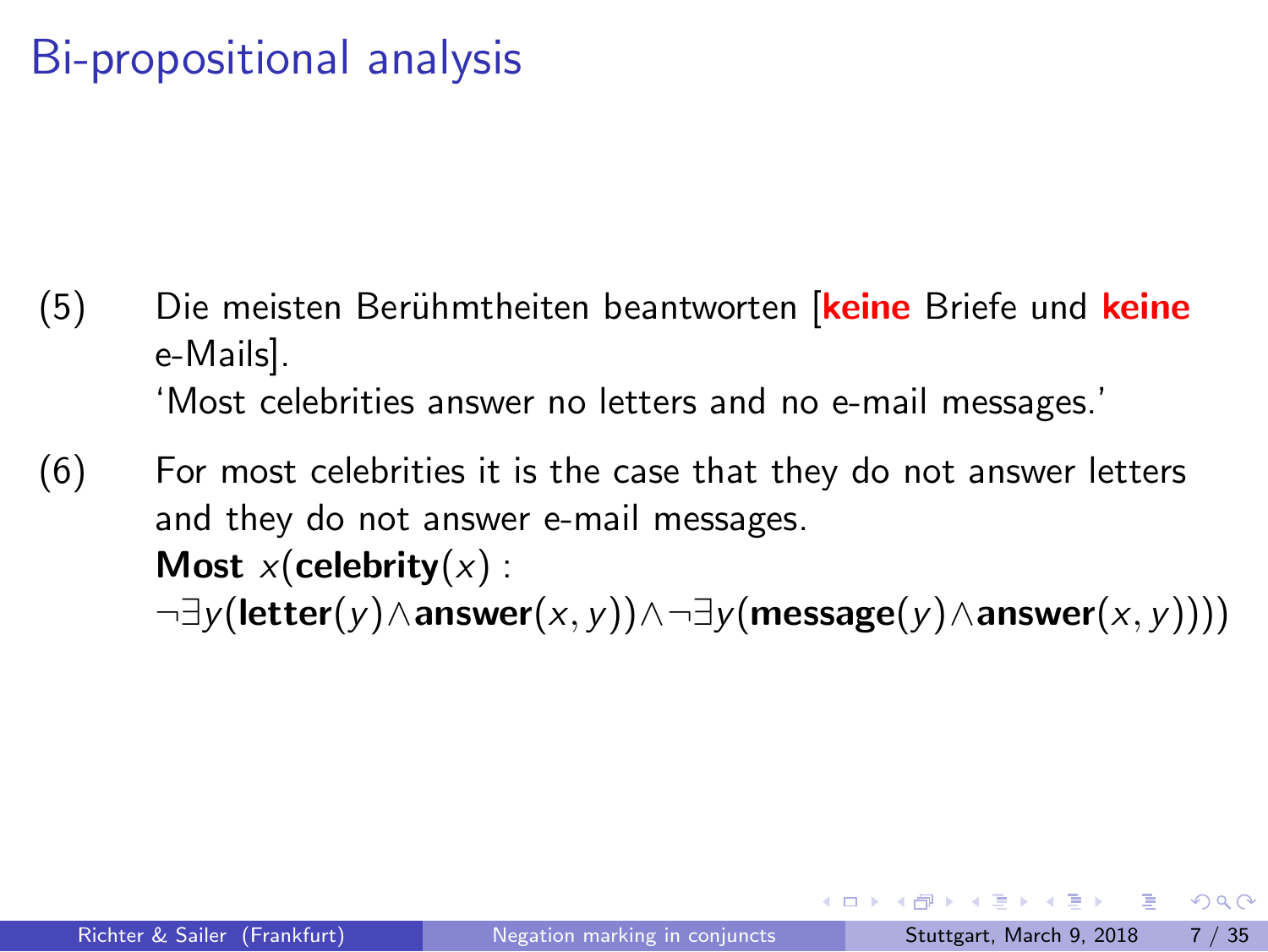### Problem for bi-propositional analysis

Reciprocal pronouns or collective predicates require joint analysis of the conjuncts.

(7) Ich habe gestern [**keinen** Hund und **keine** Katze] I have yesterday no dog and no cat miteinander streiten hören. with each other quarrel hear 'Yesterday I heard [no dog and no cat] quarrel with one another.'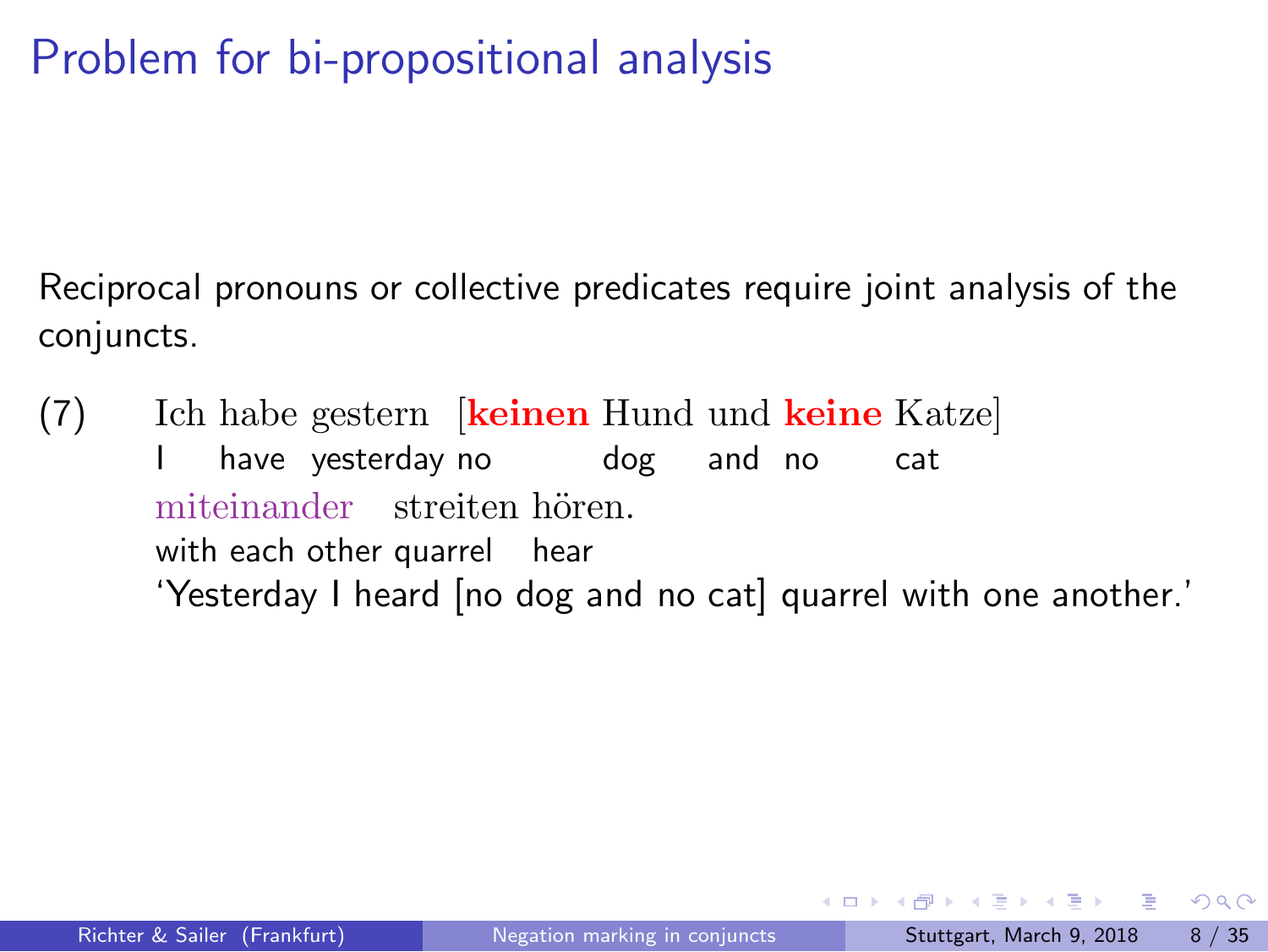#### Split readings – split analysis?

As for simple negative constituents since Jacobs (1980), n-coordination permits split readings:

(8) Du brauchst **keinen** Anzug zu tragen. 'You don't need wear a suit.' (NOT *<* NEED *<* EXIST)

Motivates split analysis (Jacobs, 1980; Penka, 2011):

 $(9)$ you NOT a NOT [einen Anzug zu tragen brauchst] suit to wear need

Amalgamation requires surface adjacency.

- (10) a. dass du jeden Abend keinen Anzug trägst.
	- $\mathsf{b.} \neq \text{dass}$  du NOT [jeden Abend einen Anzug trägst] that you NOT every evening a suit wear 'that you don't wear a suit every evening' (EVERY *<* NOT *<* EXIST)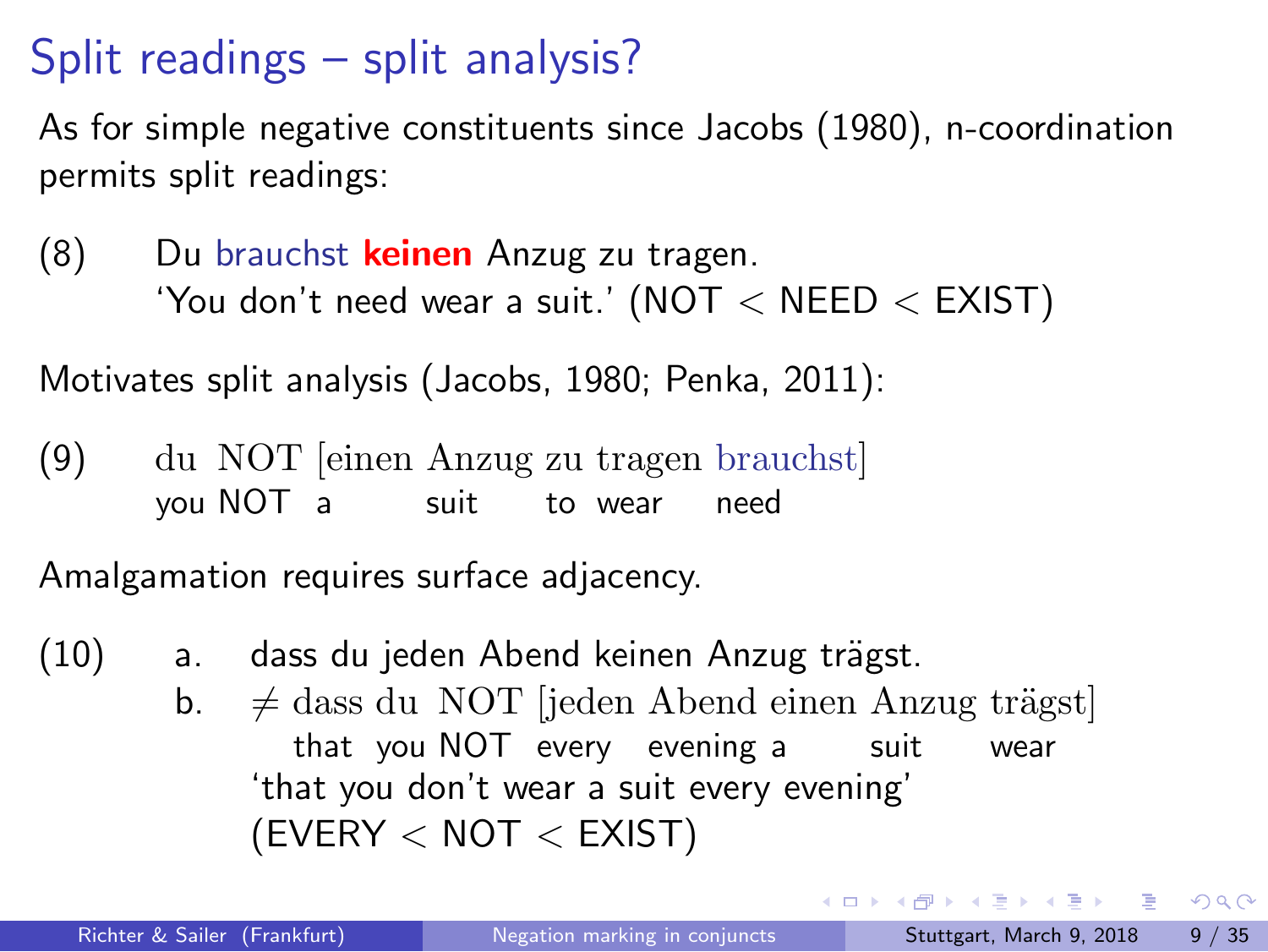#### Problems for split analysis: Adjacency

But: adjacency of the negative constituent, not of the indefinite. NPI *jemals* (ever) indicates wide scope of negation.

- (11) [Der Besuch keines Amerikanischen Präsidenten] hat jemals soviel Begeisterung verursacht wie der von Kennedy. 'The visit of no American president ever caused as much enthusiasm as the one of Kennedy.'
- (12) Auf der Party brauchst du [[**keinen** Anzug] und [**keine** Krawatte]] zu tragen. 'At the party, you don't need to wear a suit and you don't need to wear a tie.'
- (13) Maria hat sich [[über Geschenke von **keinem** Verwandten] und [über Glückwünsche von **keinem** Freund]] jemals so sehr gefreut wie bei ihrer Hochzeit.

'Maria was never as excited [[about any relative's presents] and [about any friend's wishes]] as on her wedding.'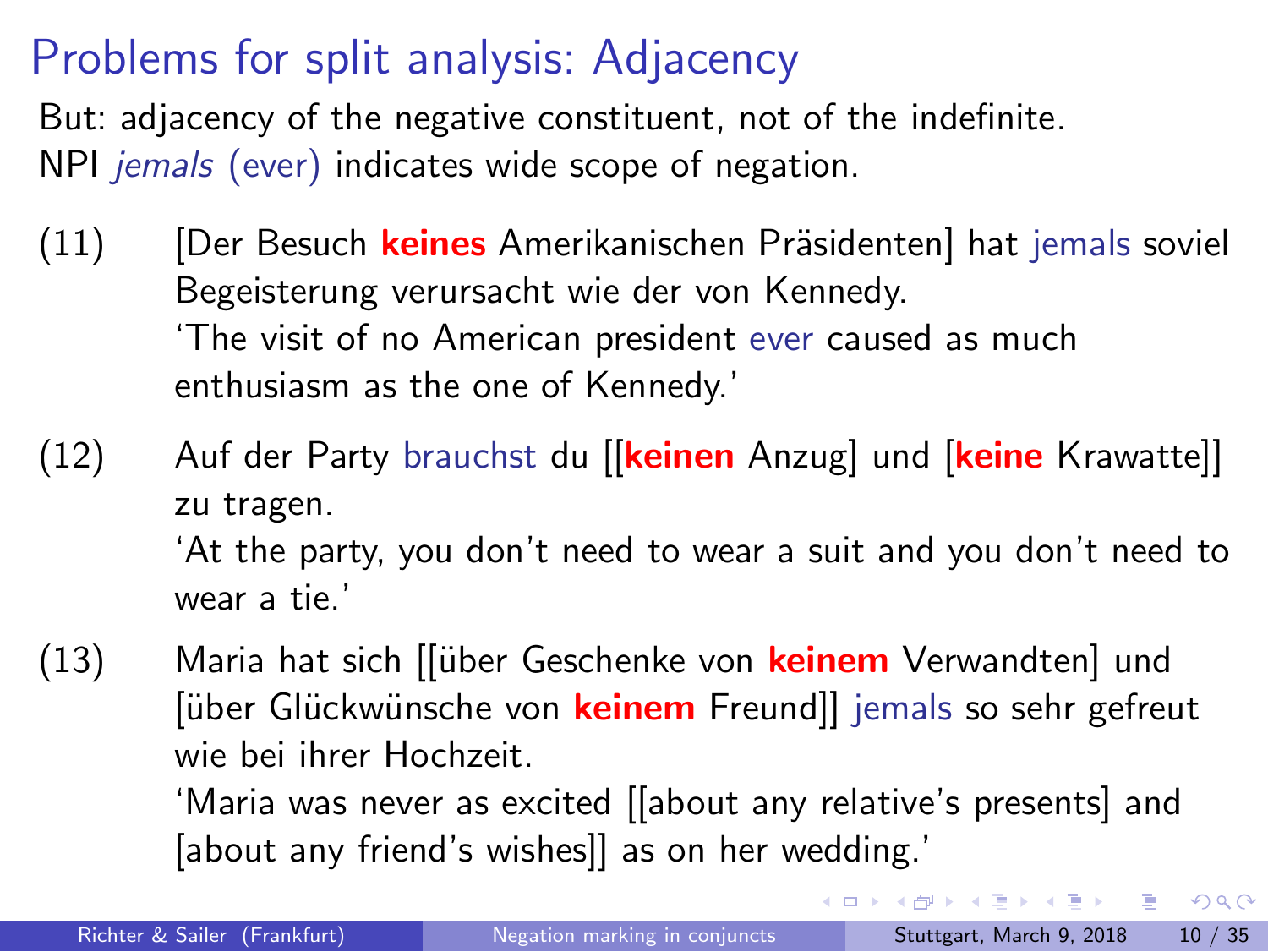#### Problem for split analysis: Disjunction effect

Split analysis predicts that:

 $(14)$  [**no** N<sub>1</sub> und **no** N<sub>2</sub>] VP = it is not the case that [an  $N_1$  and an  $N_2$ ] VP.

True for obligatorily mono-propositional cases:

- $(15)$  a.  $\mathbf{I}$ glaube, dass Monika [**keinen** Vortrag und **kein** think that Monika no lecture and no Seminar] (miteinander) vergleichen muss. seminar with each other compare must
	- b. Ich glaube nicht, dass Monika einen Vortrag und ein I think not that Monika a lecture and a Seminar (miteinander) vergleichen muss. seminar with each other compare must

'I think that Monika is not obliged to compare any seminar and any course with each other.'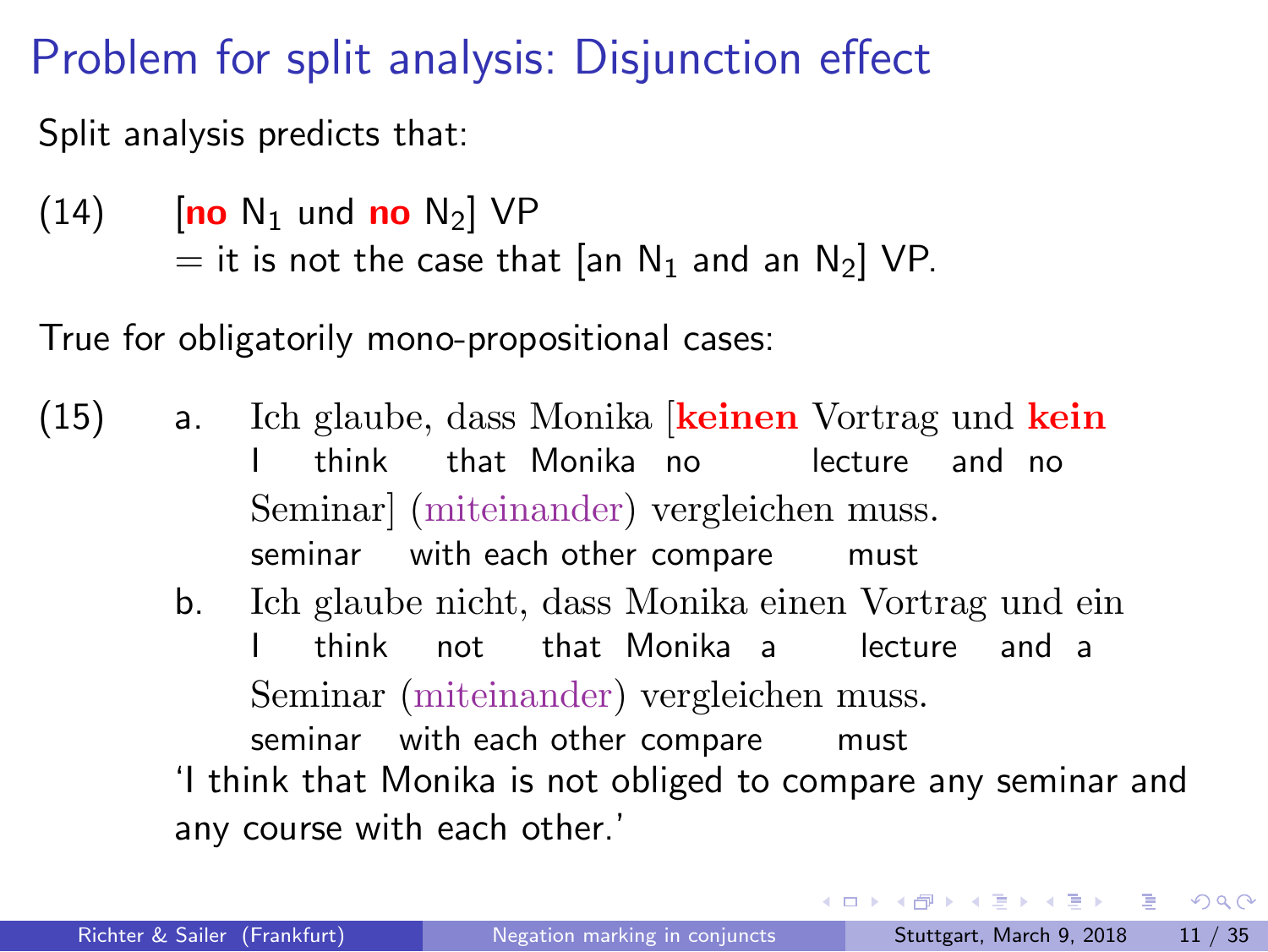#### Problem for split analysis: Disjunction effect

 $(16)$  [no N<sub>1</sub> und no N<sub>2</sub>] VP  $=$  it is not the case that [an N<sub>1</sub> and an N<sub>2</sub>] VP.

Not true for possibly bi-propositional cases:

 $(17)$ I glaube, dass Monika [**keinen** Vortrag und **kein** Seminar] think that Monika no lecture and no seminar halten muss. teach must "neither nor" reading: 'I think Monika is not obliged to teach any of the two: a lecture or a seminar.'

 $(18)$ I glaube nicht, dass Monika einen Vortrag und ein Seminar think not that Monika a lecture and a seminar halten muss. teach must

> "not both" reading: 'I think that Monika is not obliged to teach both, a lecture and a seminar (but maybe one of them).'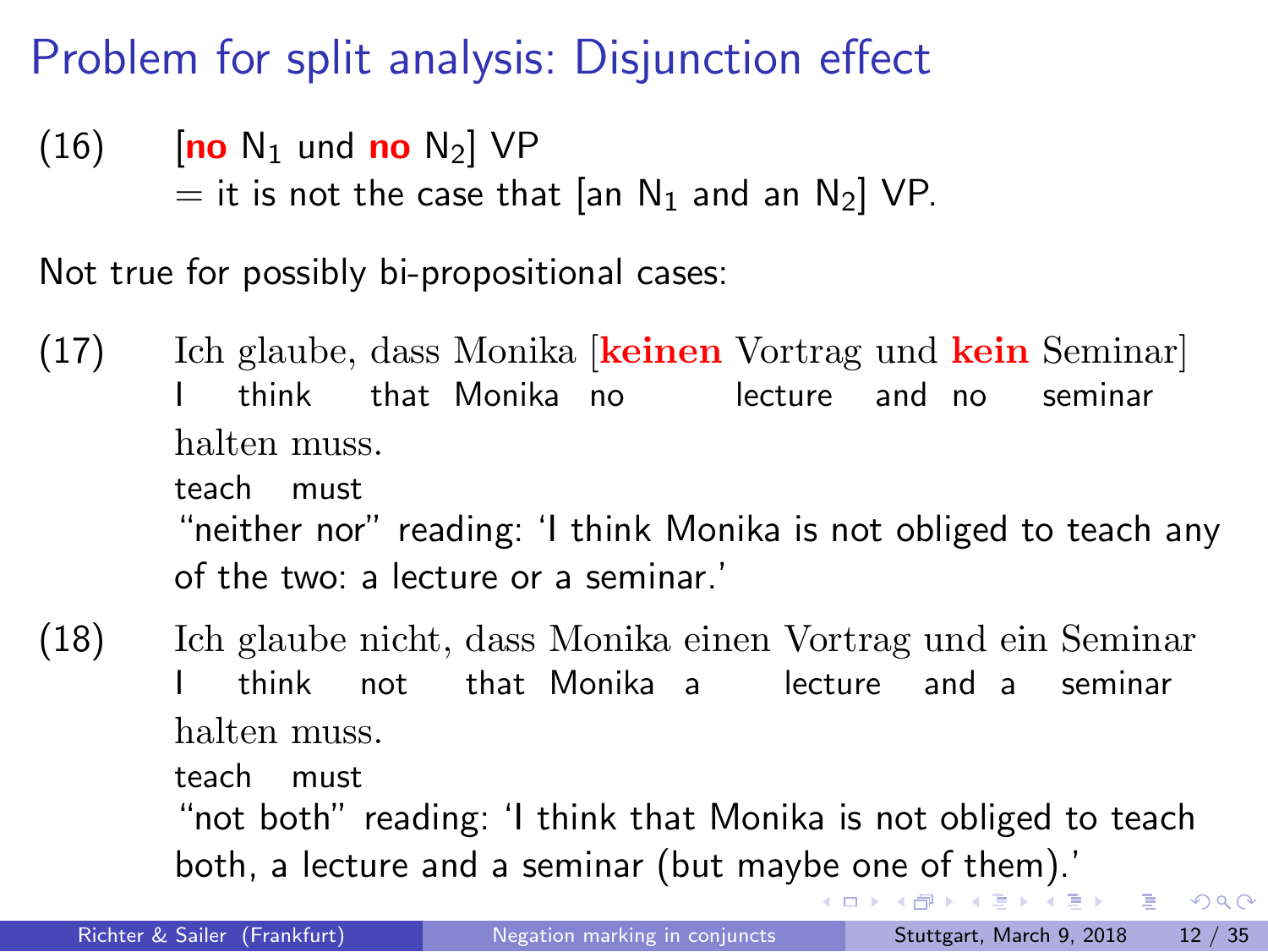## Problem for split analysis: Disjunction effect

CNNP lacks reading predicted by negation over conjunction of indefinites:

| (19) |    | Ich glaube, dass Monika keinen Vortrag und kein Seminar     |       |                                                        |  |  |  |         |  |
|------|----|-------------------------------------------------------------|-------|--------------------------------------------------------|--|--|--|---------|--|
|      |    | think that Monika no lecture and no                         |       |                                                        |  |  |  | seminar |  |
|      |    | halten muss.                                                |       |                                                        |  |  |  |         |  |
|      |    | teach must                                                  |       |                                                        |  |  |  |         |  |
|      | a. | $=$ Ich glaube, dass M. keinen Vortrag halten muss und dass |       |                                                        |  |  |  |         |  |
|      |    |                                                             |       | Monika kein Seminar halten muss.                       |  |  |  |         |  |
|      | b. | $=$ Ich glaube nicht, dass M. [einen Vortrag oder ein       |       |                                                        |  |  |  |         |  |
|      |    |                                                             |       | think not that M. a lecture or                         |  |  |  | a a     |  |
|      |    |                                                             |       | Seminar halten muss.                                   |  |  |  |         |  |
|      |    |                                                             |       | course teach must                                      |  |  |  |         |  |
|      | C. |                                                             |       | $\neq$ Ich glaube nicht, dass M. einen Vortrag und ein |  |  |  |         |  |
|      |    |                                                             | think | not that M a lecture and a                             |  |  |  |         |  |
|      |    |                                                             |       | Seminar halten muss                                    |  |  |  |         |  |
|      |    |                                                             |       | course teach must                                      |  |  |  |         |  |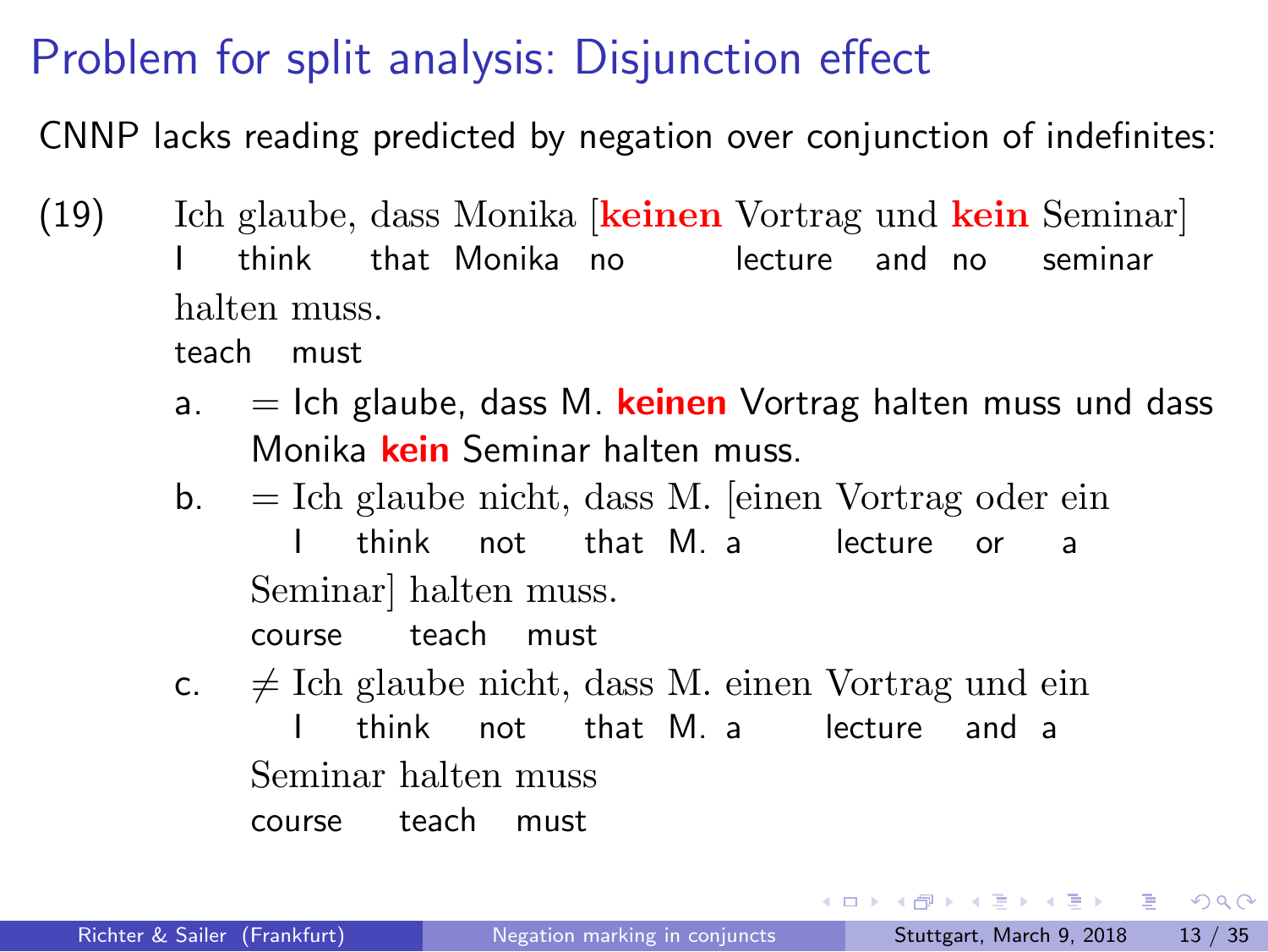### **Outline**

**1** Introduction

2 Data

3 Analysis

Analysis: Negation

Analysis: Conjunction

4 Combining negation and conjunction: CNNP

5 Conclusion

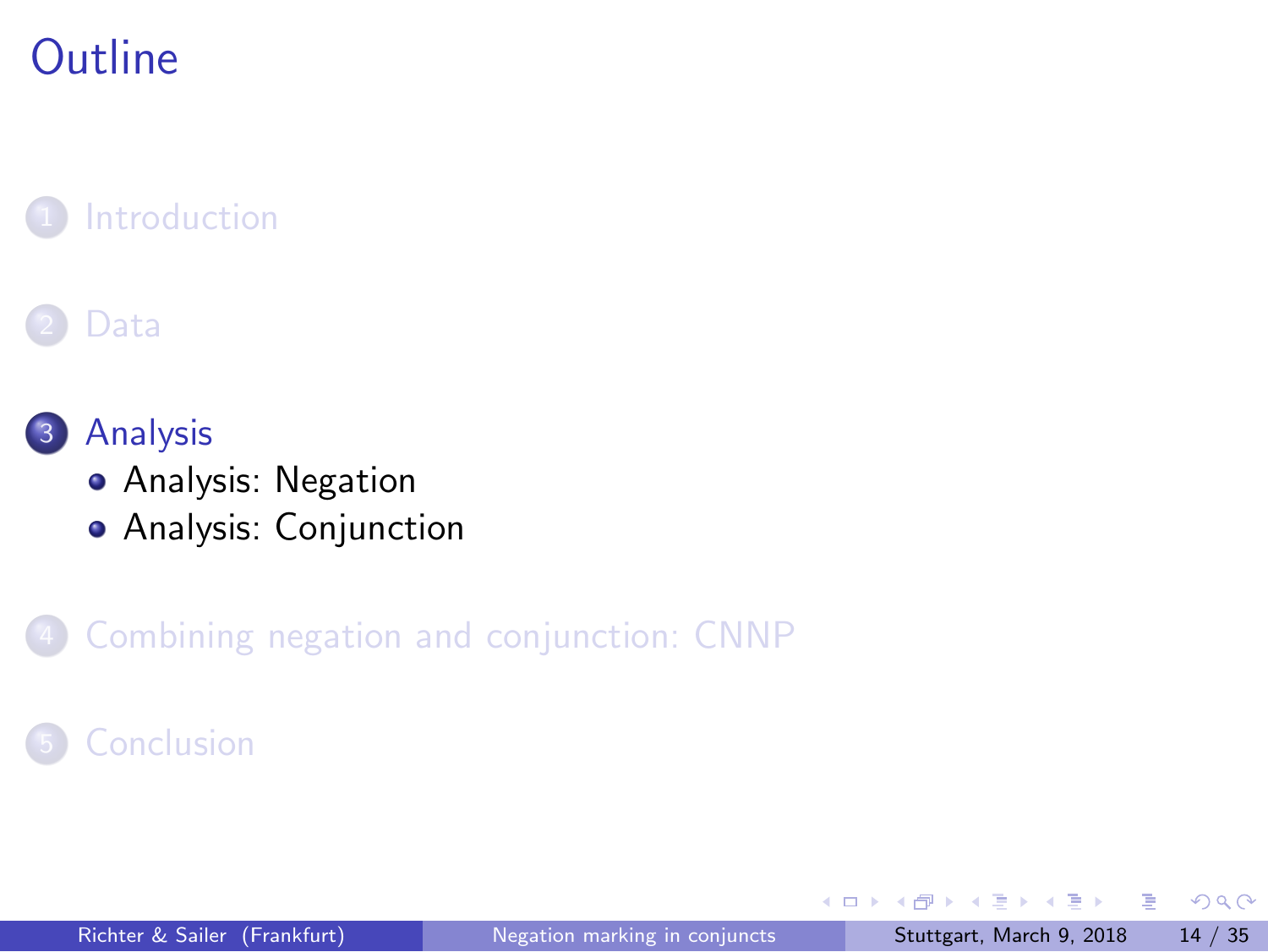### Analysis

- $\bullet$  Integrated into a constraint-based underspecified syntax-semantics interface: Lexical Resource Semantics (Richter & Sailer, 2004)
- Negative concord as identical semantic contributions (Richter & Sailer, 2006)
- Analysis of the semantics of conjunction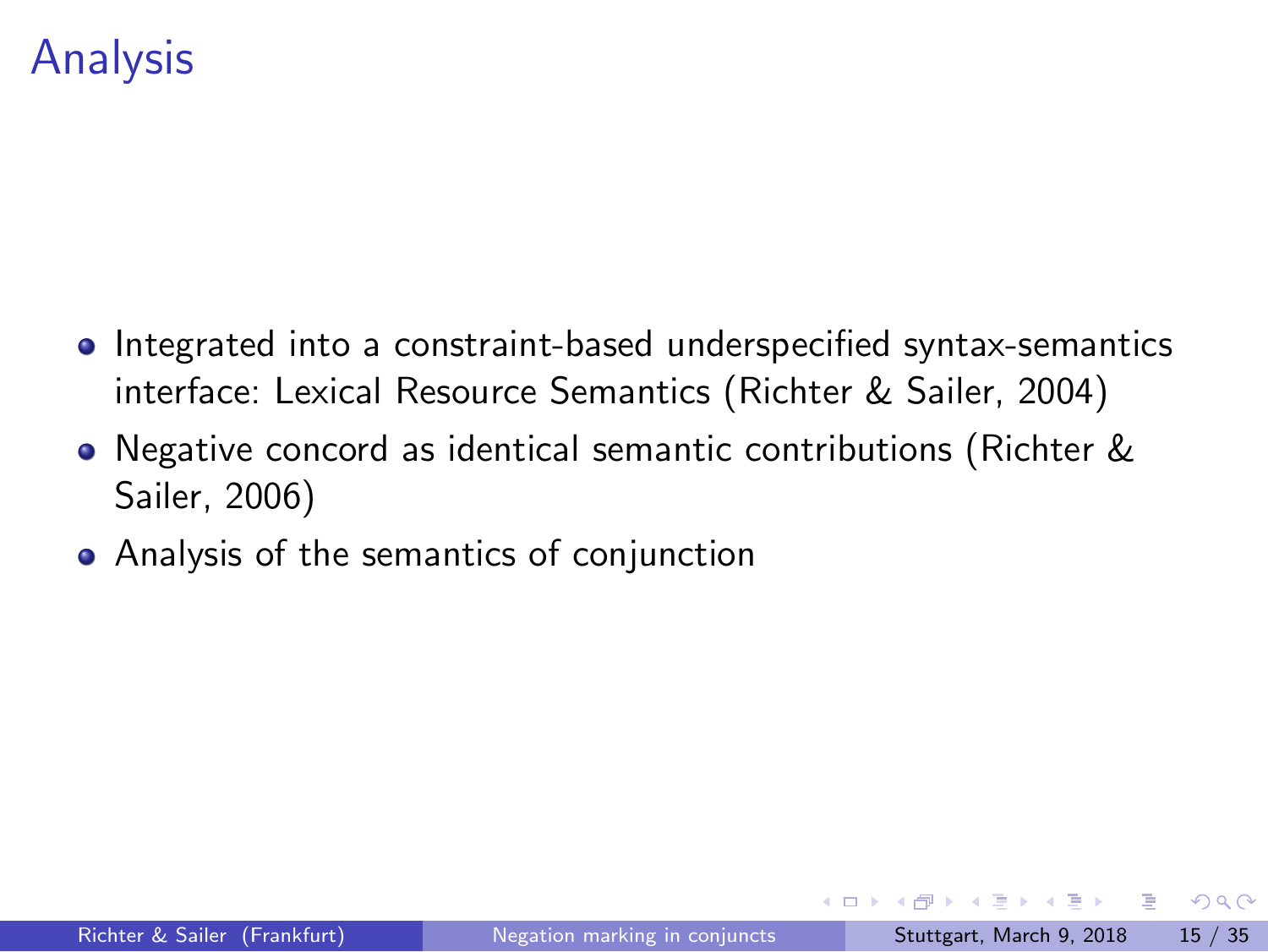#### Lexical Resource Semantics (LRS)

- Linguistic signs contribute constraints on possible readings.
- Underspecification: The constraints usually do not fully determine the intended reading (ambiguity)
- $\bullet$  Ordinary semantic representation language  $+$  "metavariables"  $(\alpha, \beta, \ldots)$ , ranging over ordinary semantic expressions.
- Contribution constraints: bits of semantic representation required to occur in the overall semantic representation (PARTS-list)
- Scoping constraints: constraints on the logical embedding of operators (*α ◁ β*)
- Linking: "Index"/discourse referent of selected elements visible to selector (HPSG: INDEX, here: DR)
- One-to-many: contribution constraints are compatible with contribution by multiple signs and with multiple occurrence in the overall semantic representation.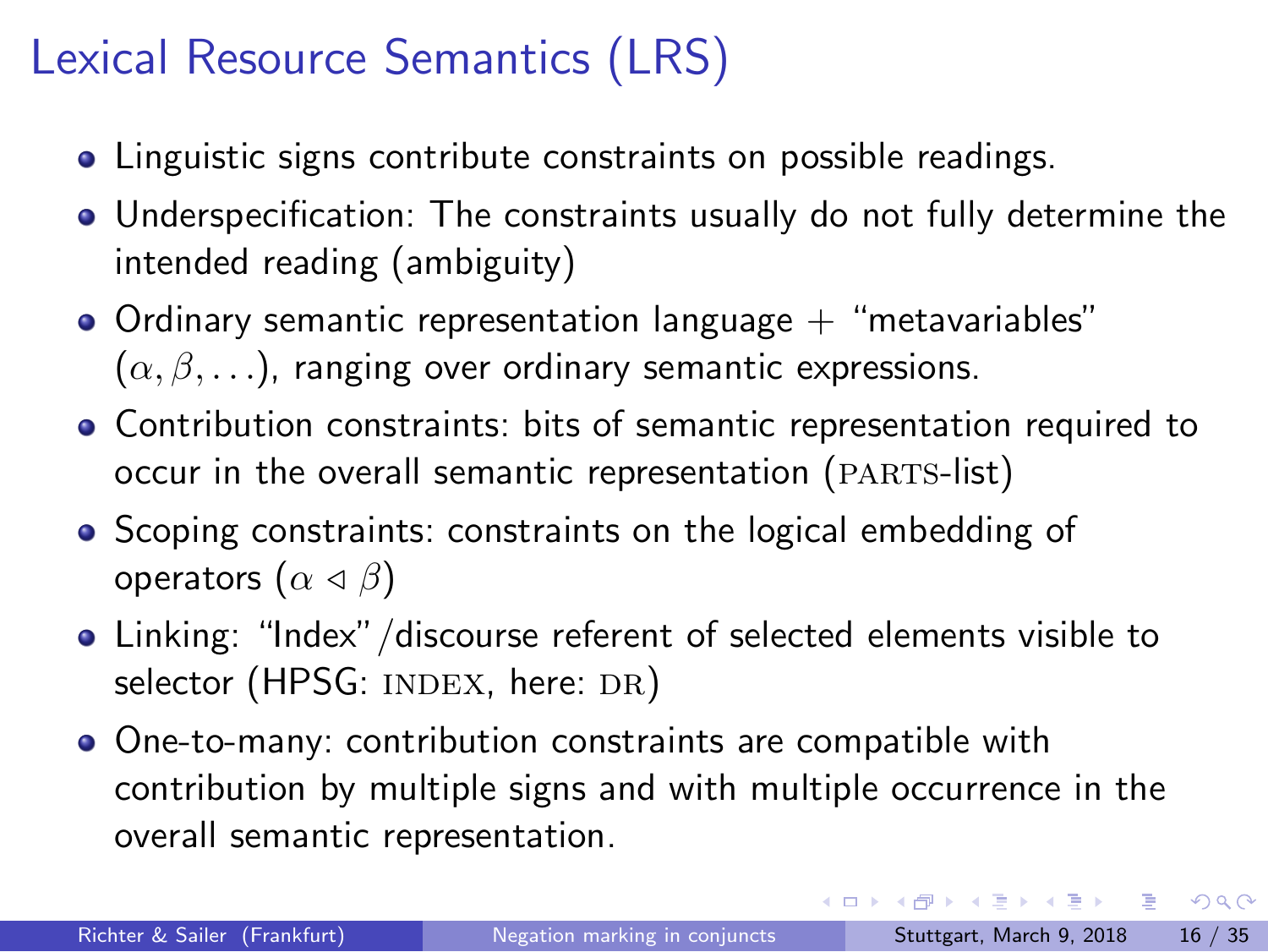### Negative concord (NC) in LRS

Richter & Sailer (2002, 2004): Negative concord by identical negations.

(20) Nikto ničego ne videl. (Russian) nobody nothing not saw 'Nobody saw anything.'

(21) Derivation:

| word      | DR.    | <b>PARTS</b>                         | constraints                               |
|-----------|--------|--------------------------------------|-------------------------------------------|
| nikto:    | $\chi$ | $\neg \alpha$ , $\exists x(\alpha')$ | $\exists x(\alpha') \triangleleft \alpha$ |
| ničego:   | V      | $\neg \beta$ , $\exists y(\beta')$   | $\exists y(\beta') \triangleleft \beta$   |
| ne videl: |        | $\neg \gamma$ , saw $(x, y)$         | saw $(x, y) \triangleleft \gamma$         |

- a. NC-reading: *¬∃x*(*∃y*(**saw**(*x, y*)))
- b. Plugging:  $\alpha = \beta = \gamma$ ;  $\alpha' = \exists y(\beta')$ ;  $\beta' = \textsf{ saw}(x, y)$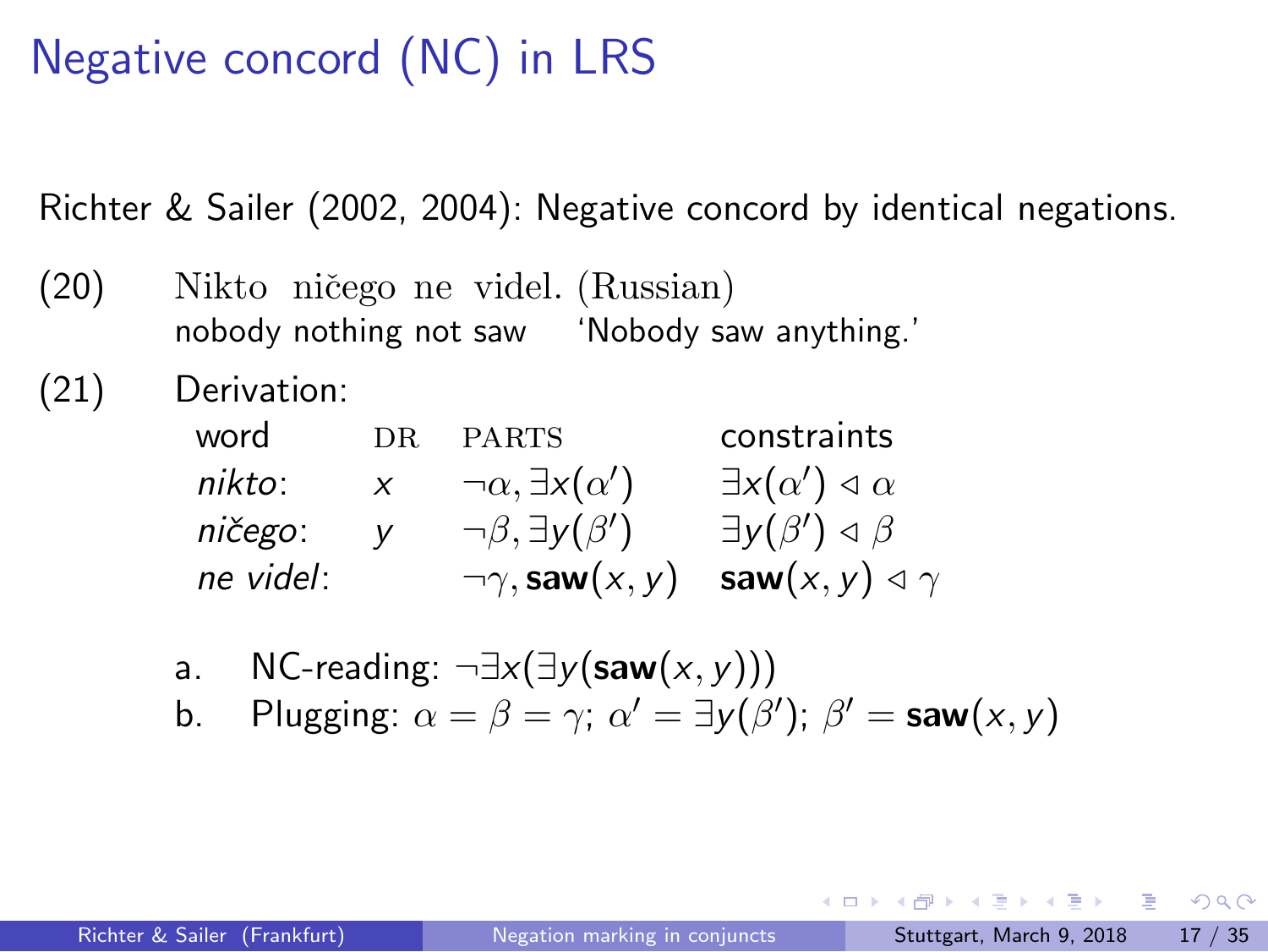### Cross-linguistic variation

Richter & Sailer (2006):

- Standard French: no additional constraint *⇒* ambiguous
- Polish: only one negation within one verbal projection
- StG: negations contributed within one verbal projection are necessarily distinct.
- (22) Negation Faithfulness Constraint (NegFaith): In every headed phrase, whenever one daughter has a constraint *¬α* and another daughter has a constraint *¬β*, the overall phrase has a scoping constraint  $\alpha \neq \beta$ .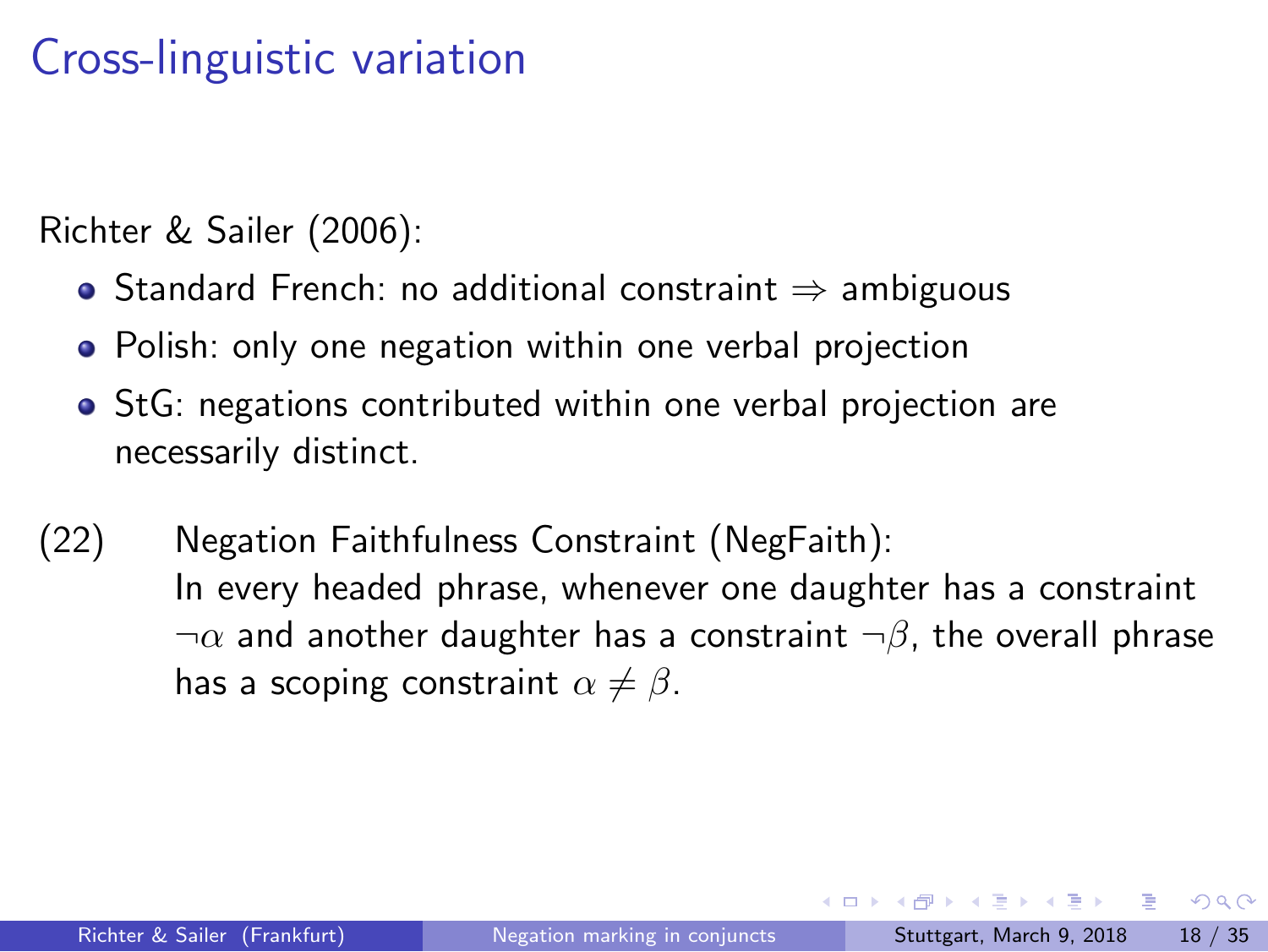## Semantics of conjunction

- Bi-propositional: Conjunction of propositions
	- (23) [Every dog and some cats] ran through the yard. *∀x*(**dog**(*x*) : **run**(*x*)) *∧ ∃x*(**cat**(*x*) : **run**(*x*))
- Mono-propositional: Creation of a set object out of the conjuncts.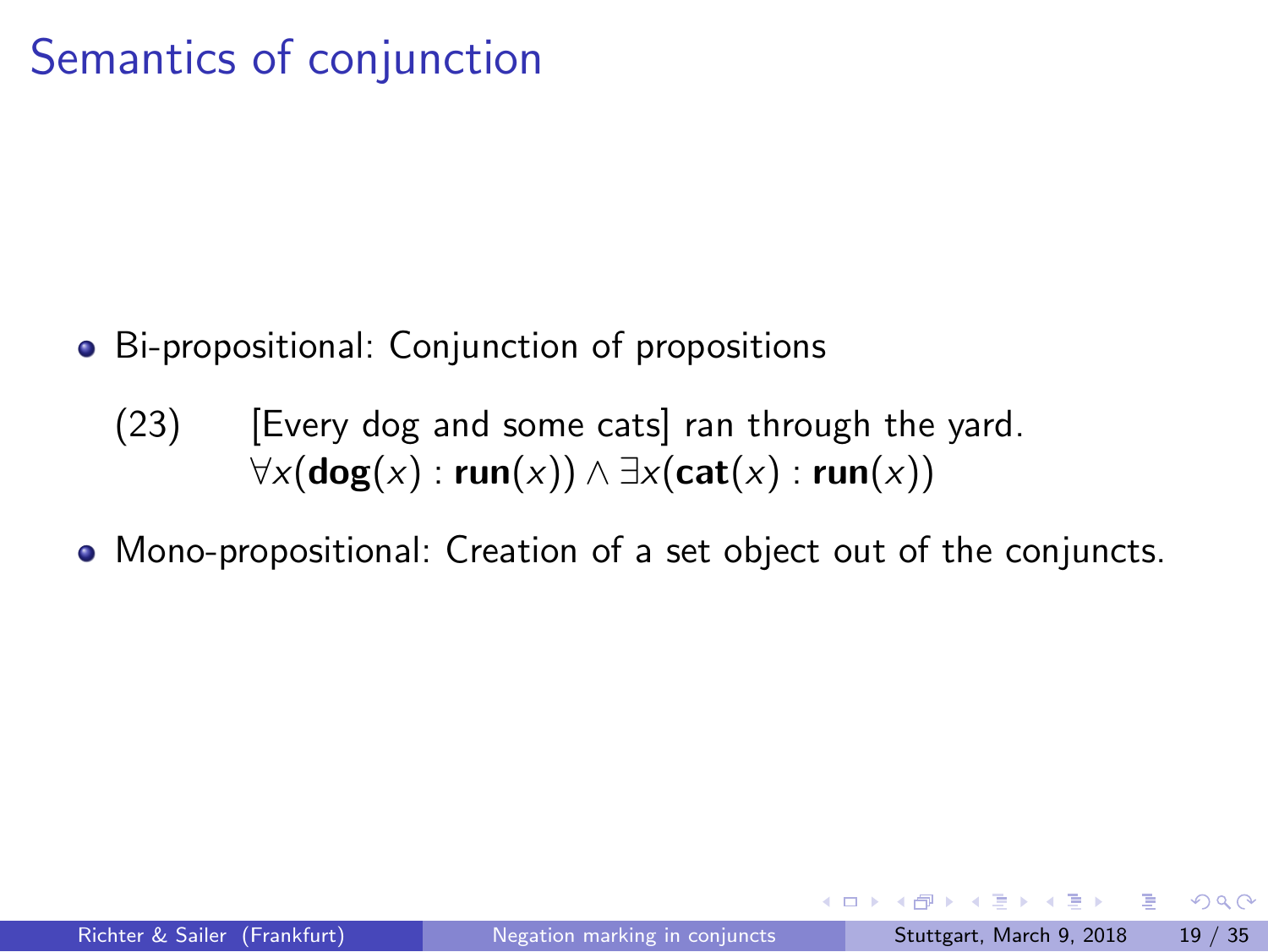## Syntax of conjunction

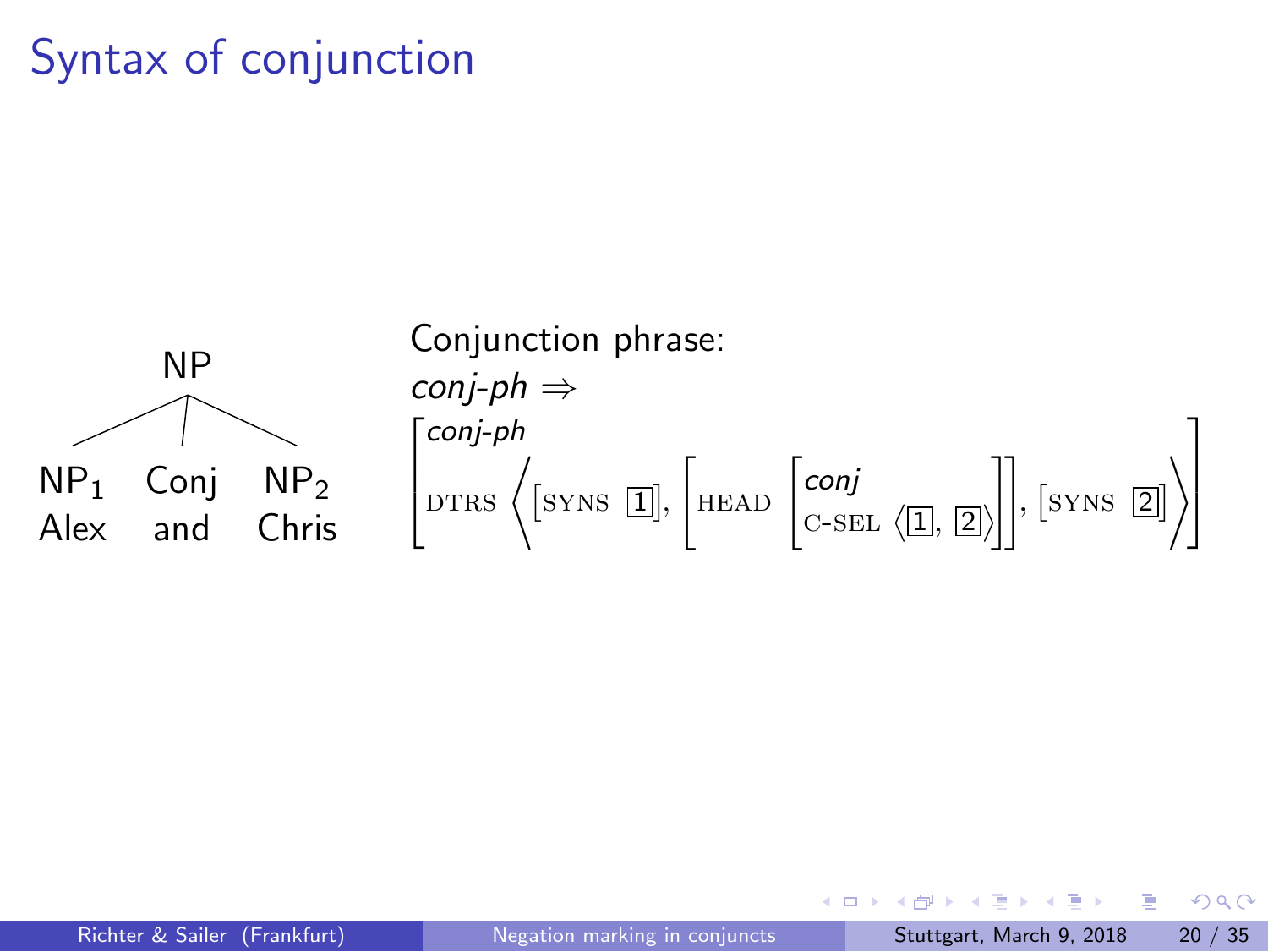## Lexical entry for bi-propositional conjunction particle

$$
\begin{bmatrix} \text{HEAD} & \begin{bmatrix} \text{conj} \\ \text{C-SEL} & \big(\text{DR } x\big], \text{[DR } x\big] \end{bmatrix} \\ \text{DR} & x \\ \text{PARTS} & \big\langle \big(\kappa_1 \wedge \kappa_2\big) \big\rangle \end{bmatrix}
$$

(24) [Every dog and some cats] ran through the yard. *∀x*(**dog**(*x*) : **run**(*x*)) *∧ ∃x*(**cat**(*x*) : **run**(*x*)) *✿✿✿✿✿✿✿✿✿✿✿✿✿✿✿✿✿✿*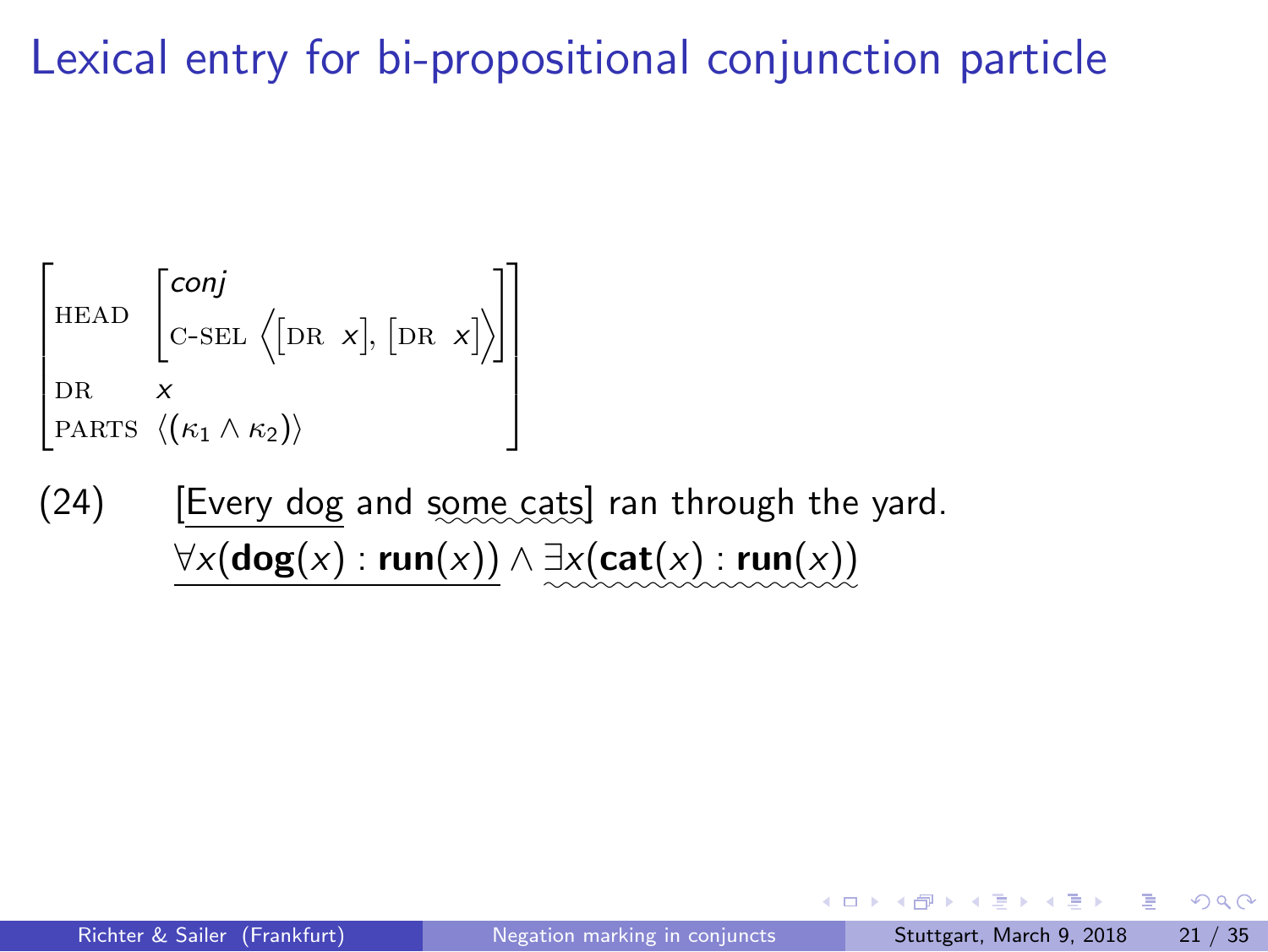## Semantics of bi-propositional conjunction

(25) a. every 
$$
\log: \begin{bmatrix} \text{DR} & x \\ \text{PARTS} & \langle \text{dog}(x), \forall x(\alpha : \alpha') \rangle \end{bmatrix}
$$
 and  $\log(x) \triangleleft \alpha$   
b. some cats:  $\begin{bmatrix} \text{DR} & x \\ \text{PARTS} & \langle \text{cat}(x), \exists x(\beta : \beta') \rangle \end{bmatrix}$  and  $\text{cat}(x) \triangleleft \beta$   
c. ran through the yard:  $\begin{bmatrix} \text{PARTS} & \langle \text{run}(x) \rangle \end{bmatrix}$ 

(26) [Every dog and some cats] ran through the yard. *∀x*(**dog**(*x*) : **run**(*x*)) *∧ ∃x*(**cat**(*x*) : **run**(*x*)) *✿✿✿✿✿✿✿✿✿✿✿✿✿✿✿✿✿✿*

One-to-many: One verb, its semantics is occurs twice!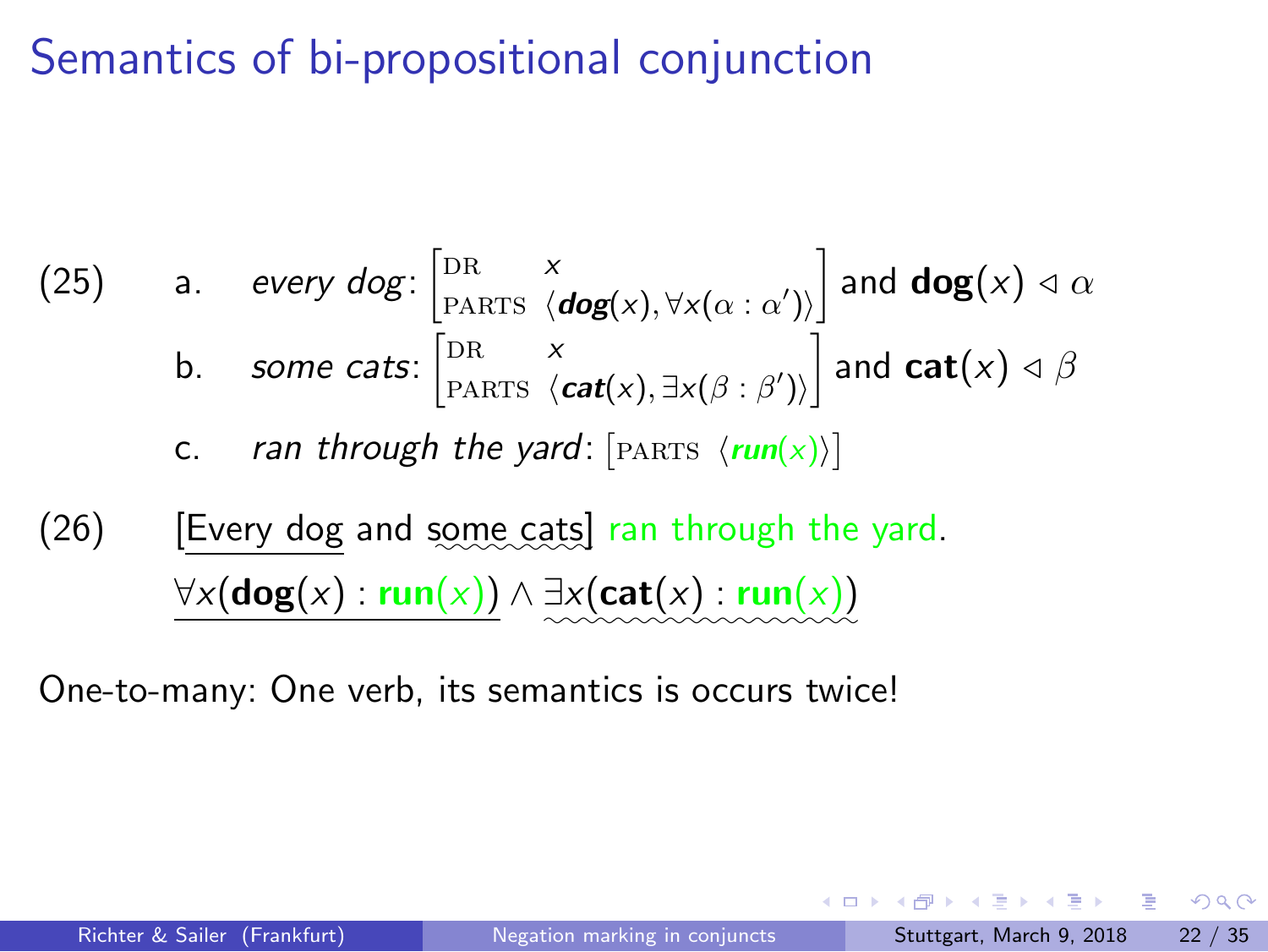### Conjunct Confusion Blocking

 $\Gamma$  $\begin{array}{c} \begin{array}{c} \begin{array}{c} \begin{array}{c} \end{array} \\ \begin{array}{c} \end{array} \end{array} \end{array} \end{array}$ HEAD  $\int$ *conj*  $c$ -sel  $\langle$ [DR *x*], [DR *x*] $\rangle$ 1 dr *x*  $\vert$  PARTS  $\langle$ ( $\kappa_1 \wedge \kappa_2$ ) $\rangle$ 1  $\begin{array}{c} \n\downarrow \\
\downarrow \\
\downarrow\n\end{array}$ 

- (27) [Every big dog and *✿✿✿✿✿* some *✿✿✿✿✿* small*✿✿✿✿* cats] ran through the yard.
	- a. *∀x*((**dog**(*x*)*∧***big**(*x*)) : **run**(*x*)) *∧ ∃x*((**cat**(*x*)*∧***small**(*x*)) : **run**(*x*)) *✿✿✿✿✿✿✿✿✿✿✿✿✿✿✿✿✿✿✿✿✿✿✿✿✿✿*
	- **b.**  $\#\forall x((\mathsf{dog}(x) \land \mathsf{small}(x)) : \mathsf{run}(x)) \land \exists x(\mathsf{cat}(x) \land \mathsf{big}(x)) : \mathsf{run}(x))$

(28) Conjunct Confusion Blocking (CCB) If the DR value of a conjunction with EXC  $\kappa_1 \wedge \kappa_2$  and its conjuncts is identical, then every element of the first conjunct's parts list must be in *κ*<sup>1</sup> and every element of the second conjunct's PARTS list must be in  $κ_2$ .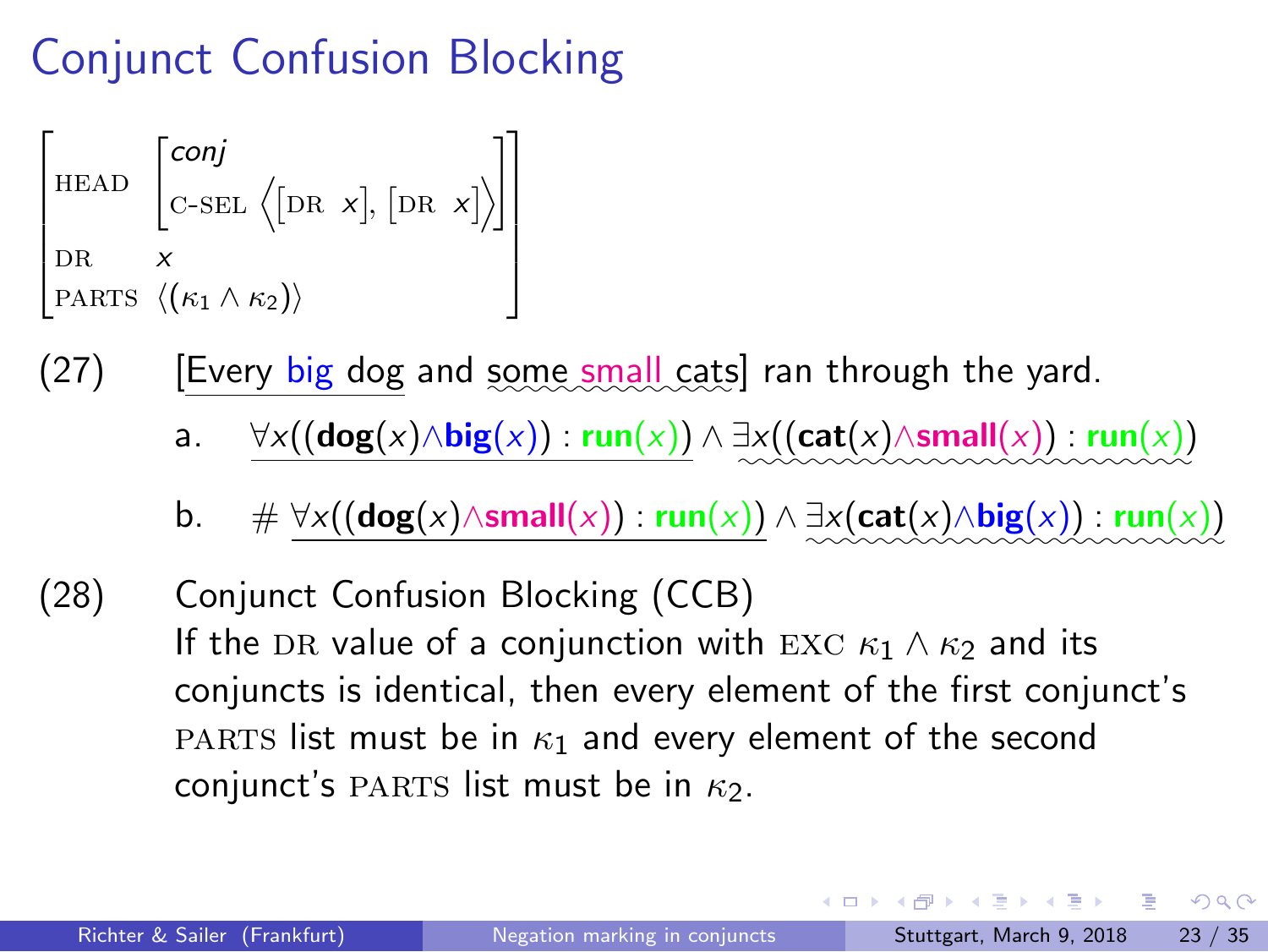### Semantics of mono-propositional conjunction: Plural

- Sets to model plural
- Plural predication: Distributive or collective interpretation depending on the predicate.
	- (29) Alex and Chris smiled. *∃X*((**alex** *∈ X ∧* **chris** *∈ X*) : **smile**(*X*))
	- (30) Alex and Chris hugged. *∃X*((**alex** *∈ X ∧* **chris** *∈ X*) : **hug**(*X*))
- Predication also defined for empty set:  $\mathsf{smile}(X) \equiv \forall x (x \in X : \mathsf{smile}(X)),$ i.e., if  $X$  is empty,  $\textsf{smile}(X)$  is true.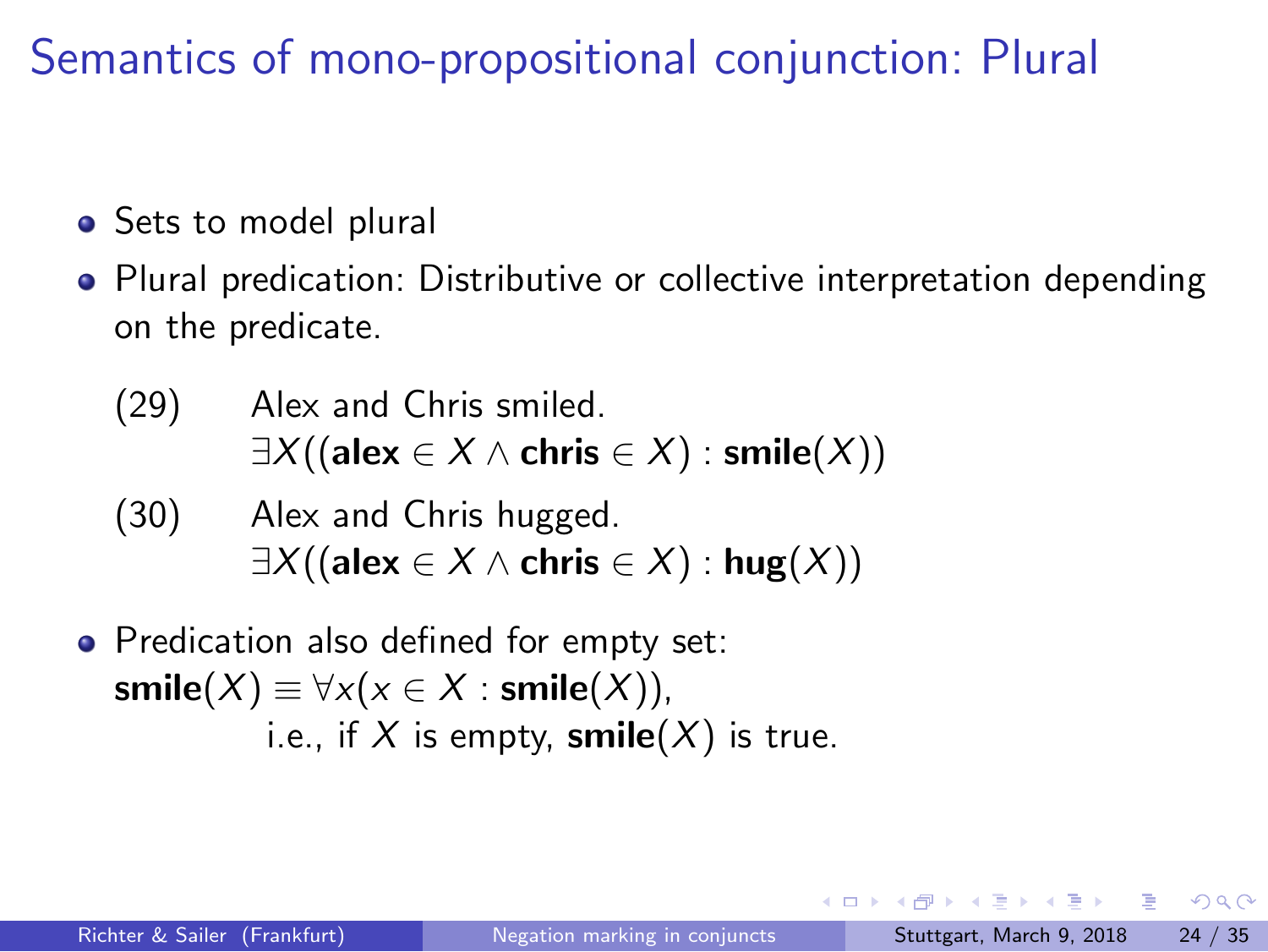### Mono-propositional conjunction

- New, plural discourse referent for the conjunction *∃X*((*κ*<sup>1</sup> *∧ κ*2) : *ϕ*)
- Every quantifier in a separate conjunct
- In each conjunct: scope is membership in the conjunction set  $(X^n, \ldots, X_i \in X^n)$
- (31) Every student and a lecturer smiled. *∃X*((*∀x*1(**student**(*x*1) : *x*<sup>1</sup> *∈ X*) *∧ ∃x*2(**lecturer**(*x*2) : *x*<sup>2</sup> *∈ X*)) : **smile**(*X*))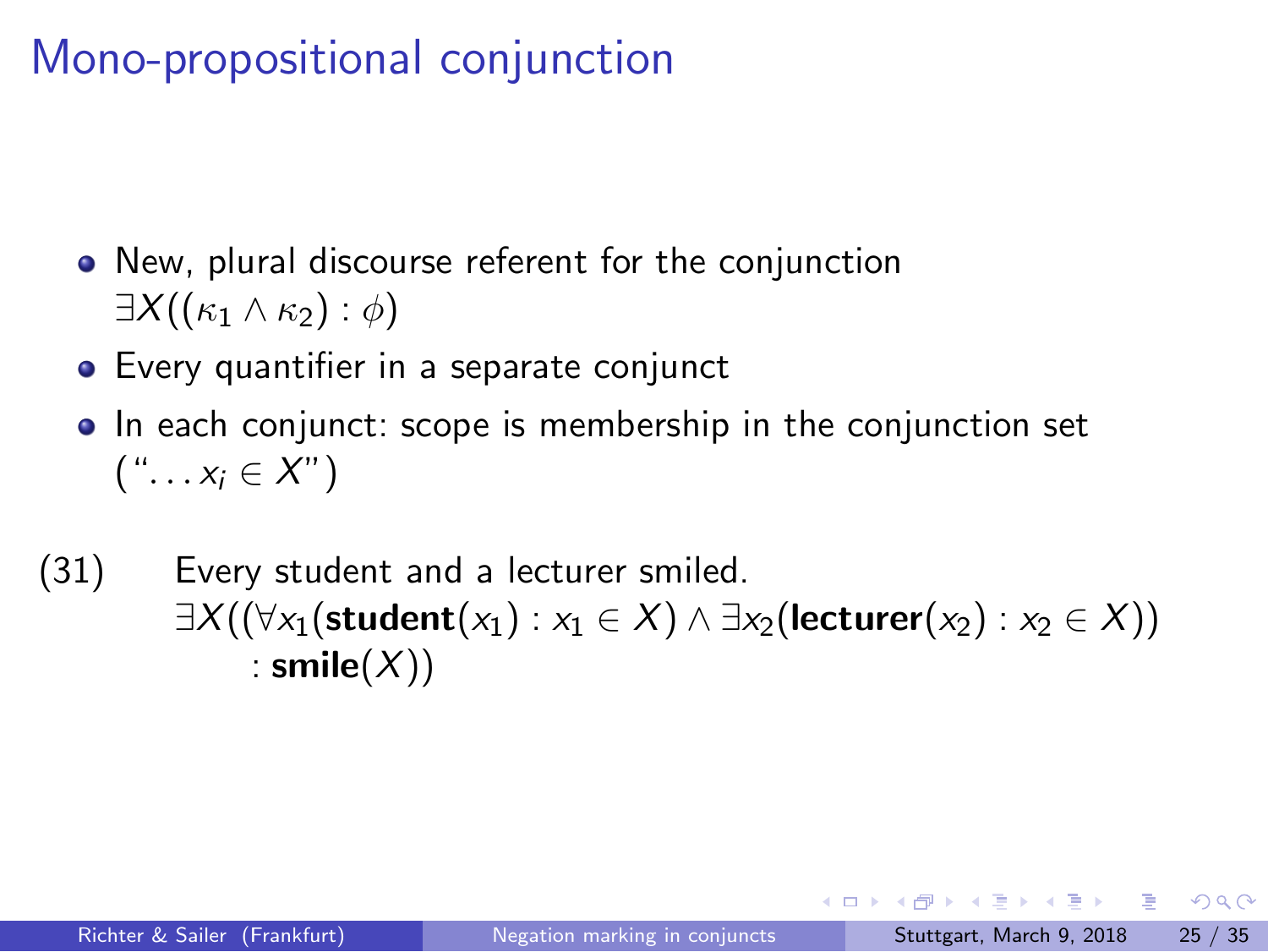## Lexical entry of the conjunction particle

| \n $\begin{bmatrix}\n \text{HEAD} & \begin{bmatrix}\n \text{conj} & \\  \text{C-SEL} & \langle \text{DR } x_1 \rangle, \text{[DR } x_2 \rangle \end{bmatrix}\n \end{bmatrix}$ \n                                                                 |
|--------------------------------------------------------------------------------------------------------------------------------------------------------------------------------------------------------------------------------------------------|
| \n $\begin{bmatrix}\n \text{MAX} & \text{K} & (\kappa_1 \wedge \kappa_2) \\  \text{EXC} & \exists X (\alpha : \beta)\n \end{bmatrix}$ \n                                                                                                         |
| \n $\begin{bmatrix}\n \text{PARTS } \langle \text{I}   (x_1 \in X), \text{[2]}(x_2 \in X), \text{[K]}(\kappa_1 \wedge \kappa_2), \exists X (\alpha : \beta) \rangle\n \end{bmatrix}$ \n                                                          |
| \n $\begin{bmatrix}\n \text{K} & \exists & \alpha \text{ and } \text{[I]} \triangleleft \kappa_1 \text{ and } \text{[2]} \triangleleft \kappa_2\n \end{bmatrix}$ \n                                                                              |
| \n $\begin{bmatrix}\n \text{S2} & \text{Every student and a lecturer smiled.} \\  \exists X ((\forall x_1 (\text{student}(x_1) : x_1 \in X) \land \exists x_2 (\text{lecturer}(x_2) : x_2 \in X)) \\  \vdots \text{smile}(X)\n \end{bmatrix}$ \n |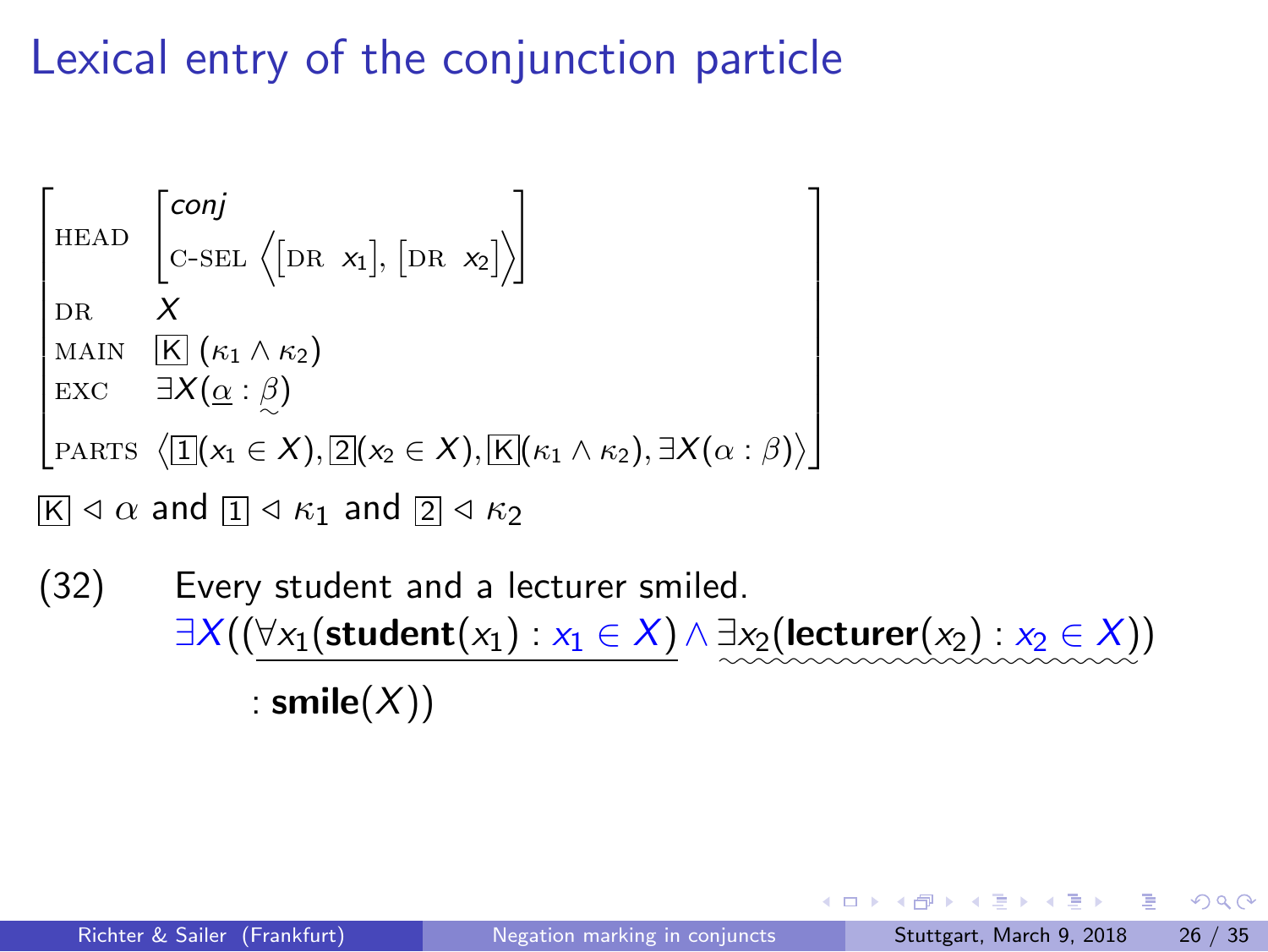## **Outline**

**1** Introduction

2 Data

3 Analysis

Analysis: Negation

Analysis: Conjunction

4 Combining negation and conjunction: CNNP

5 Conclusion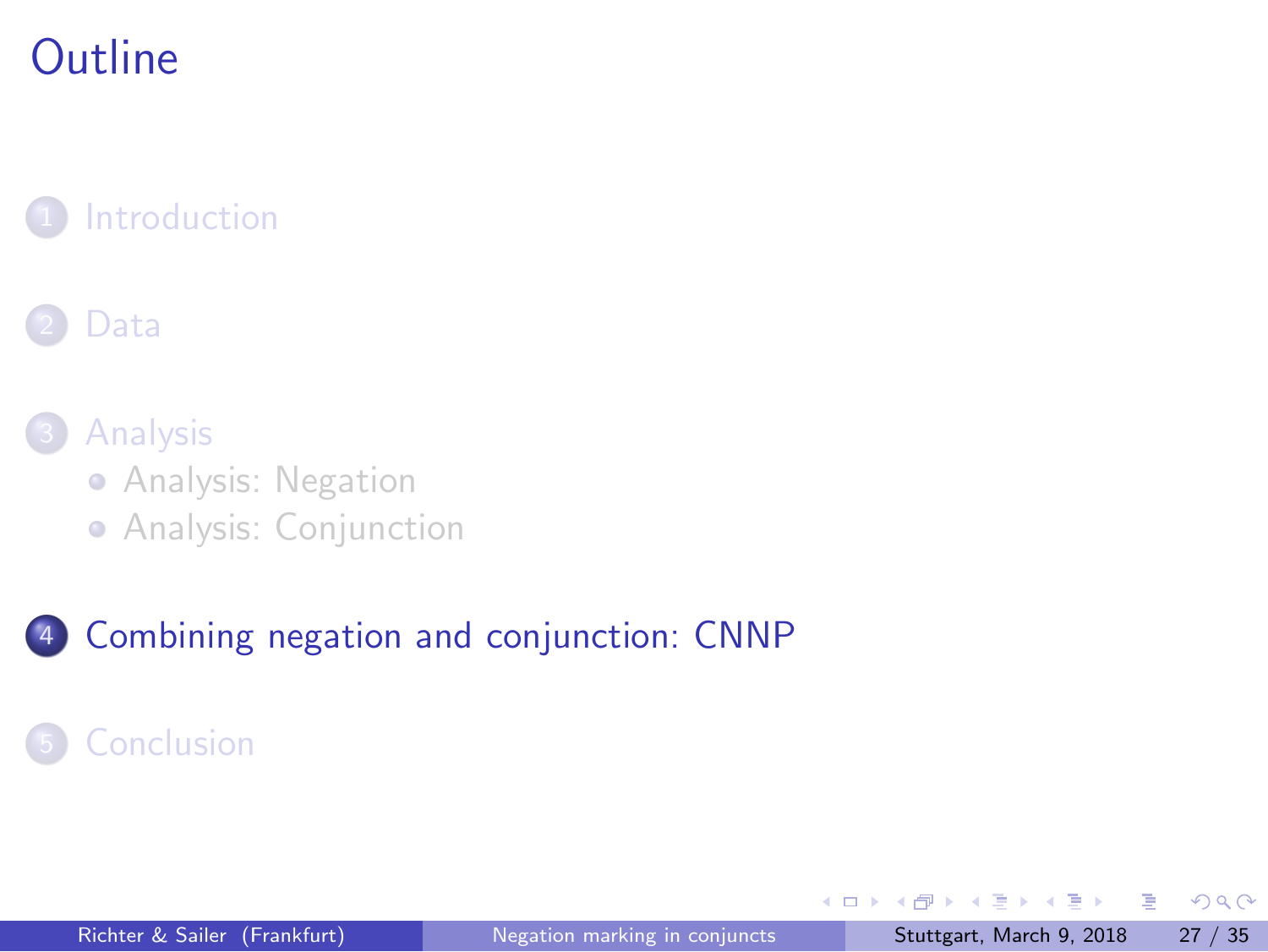### Application to coordination

- Coordination is not a binary, headed structure. *⇒* NegFaith does not apply.
- Across-the-board scoping:

(33) Semantic ATB-constraint (SemATB): In each conjunction phrase, if an element from **one** conjunct-daughter's PARTS list takes scope over the entire conjunction, then this element must be on every conjunct-daughter's PARTS list.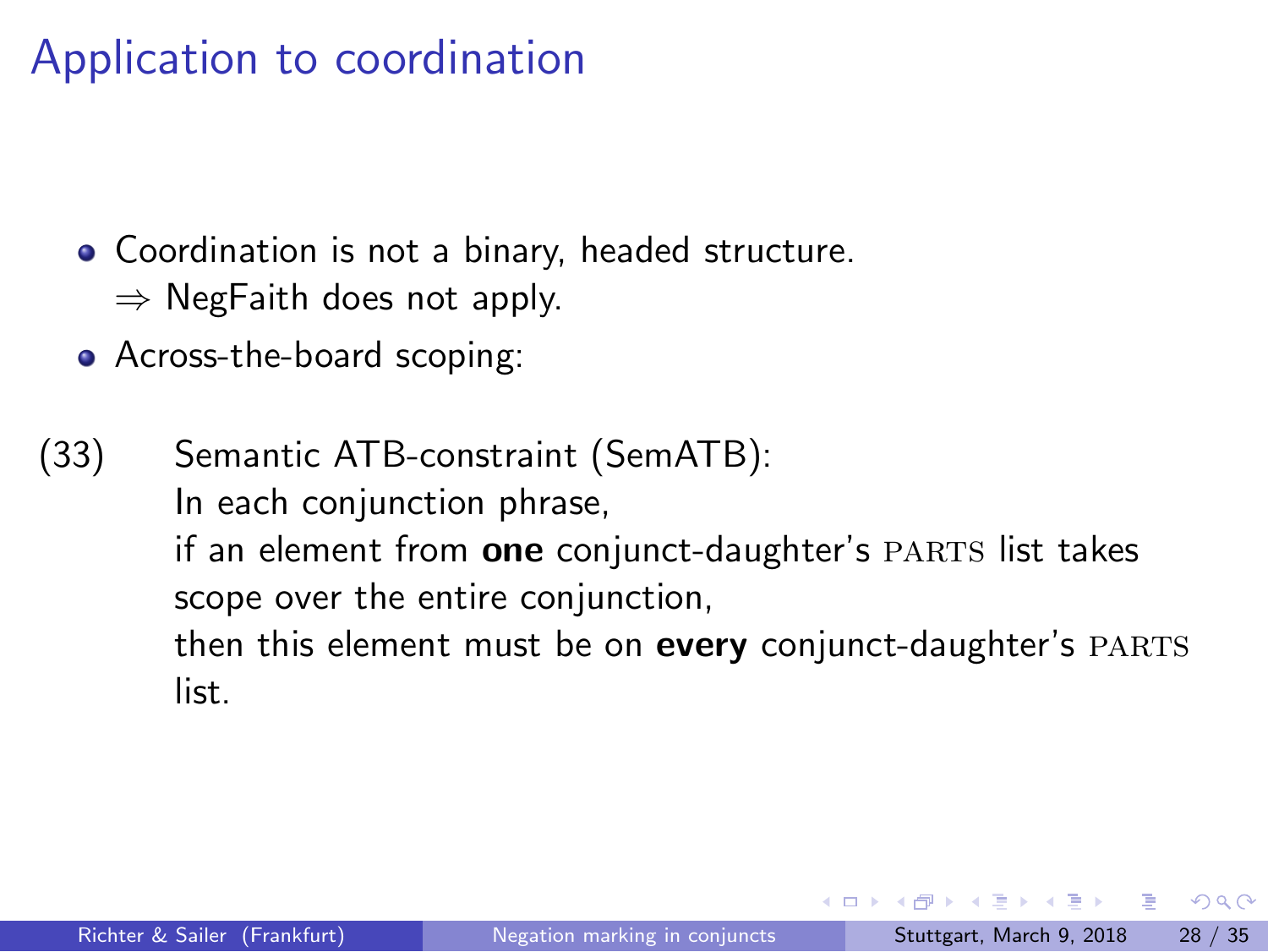#### Example: Mono-propositional reading

(34) Alex beantwortet [**<u>keine Briefe</u>** und **<u>keine Mails</u>**]. Alex answers no letters and no e-mail messages *keine Briefe*: *¬α,* <sup>A</sup> *∃x*1(**letter**(*x*1) : *α ′*  $\boxed{A} \triangleleft \alpha$  $k$ *eine Mails*:  $\beta$ ,  $\boxed{\mathbb{B}^{\exists}x_2(\mathsf{message}(x_2):\beta')}$  $\boxed{B}$   $\triangleleft$   $\beta$ *und*:  $\mathbb{I}[(x_1 \in X), \mathbb{Z}](x_2 \in X), \mathbb{K}[(\kappa_1 \wedge \kappa_2), \exists X(\mathbb{K}:\sigma) \quad \mathbb{I} \triangleleft \kappa_1,$  $\boxed{2} \triangleleft \kappa_2$ 

Effect of SemATB:

- $\bullet$  A must be in  $\kappa_1$
- $\bullet$  **B** must be in  $\kappa_2$
- **•** If  $\neg \alpha$  takes scope over the entire conjunction, then  $\alpha = \beta$ .

 $(35)$ *∃X*((*∃x*1(**letter**(*x*1) : *x*<sup>1</sup> *∈ X*) *∧ ∃x*2(**message**(*x*2) : *x*<sup>2</sup> *∈ X*) *✿✿✿✿✿✿✿✿✿✿✿✿✿✿✿✿✿✿✿✿✿✿✿✿✿*

: **answer**(**alex***, X*))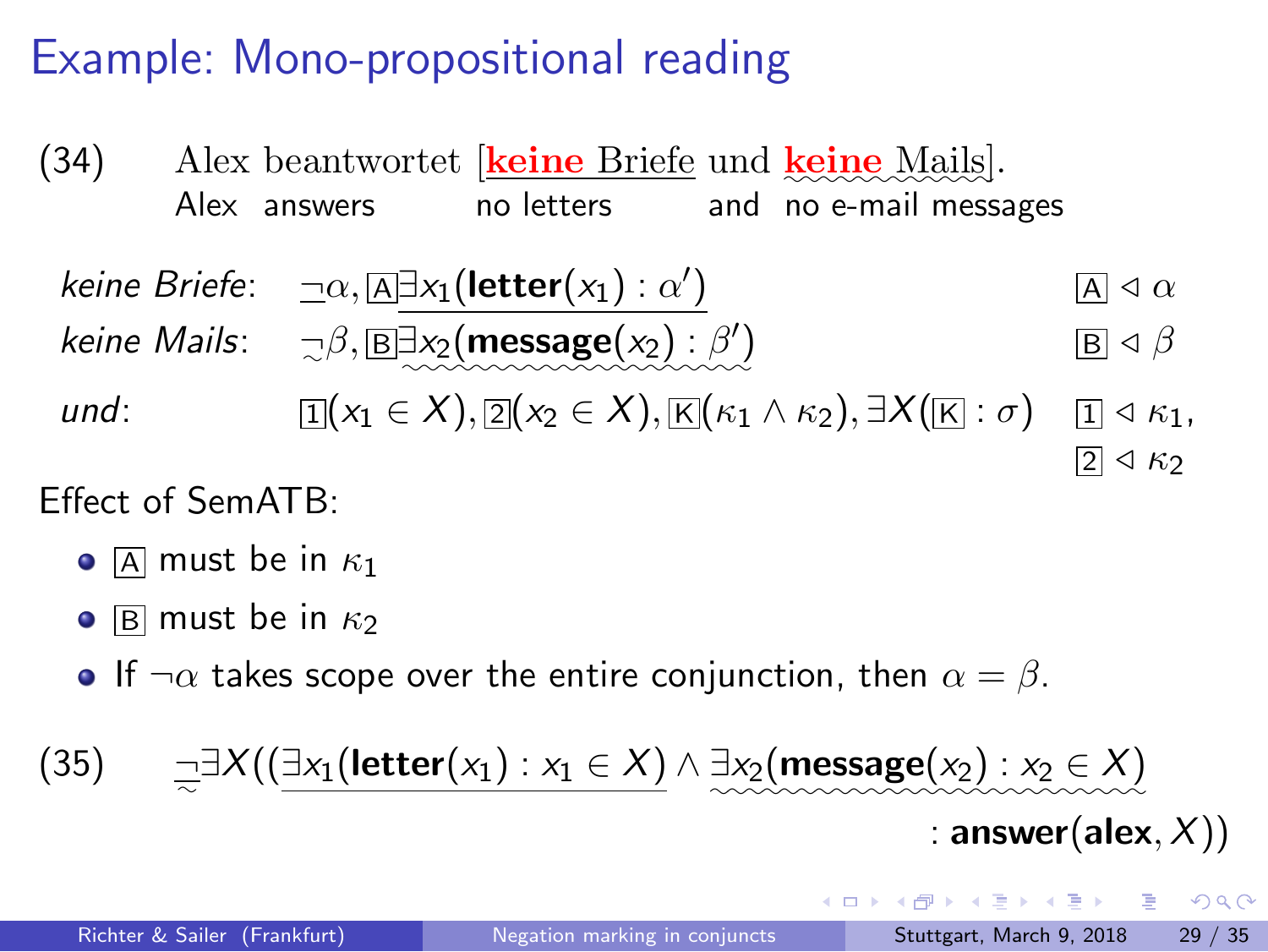### Split reading

(36) Alex braucht *[keine Briefe und keine Mails] zu beantworten.* Alex needs no letters and no e-mail m. to answer *¬✿* **NEED** (*∃X*((*∃x*1(**letter**(*x*1) : *x*<sup>1</sup> *∈ X*) *∧∃x*2(**message**(*x*2) : *x*<sup>2</sup> *∈ X*) *✿✿✿✿✿✿✿✿✿✿✿✿✿✿✿✿✿✿✿✿✿✿✿✿✿* ) : **answer**(**alex***, X*)))

- SemATB allows for negation over the conjunction.
- The NPI (*braucht*) must be in the scope of negation.
- The negation can take scope over the predicate.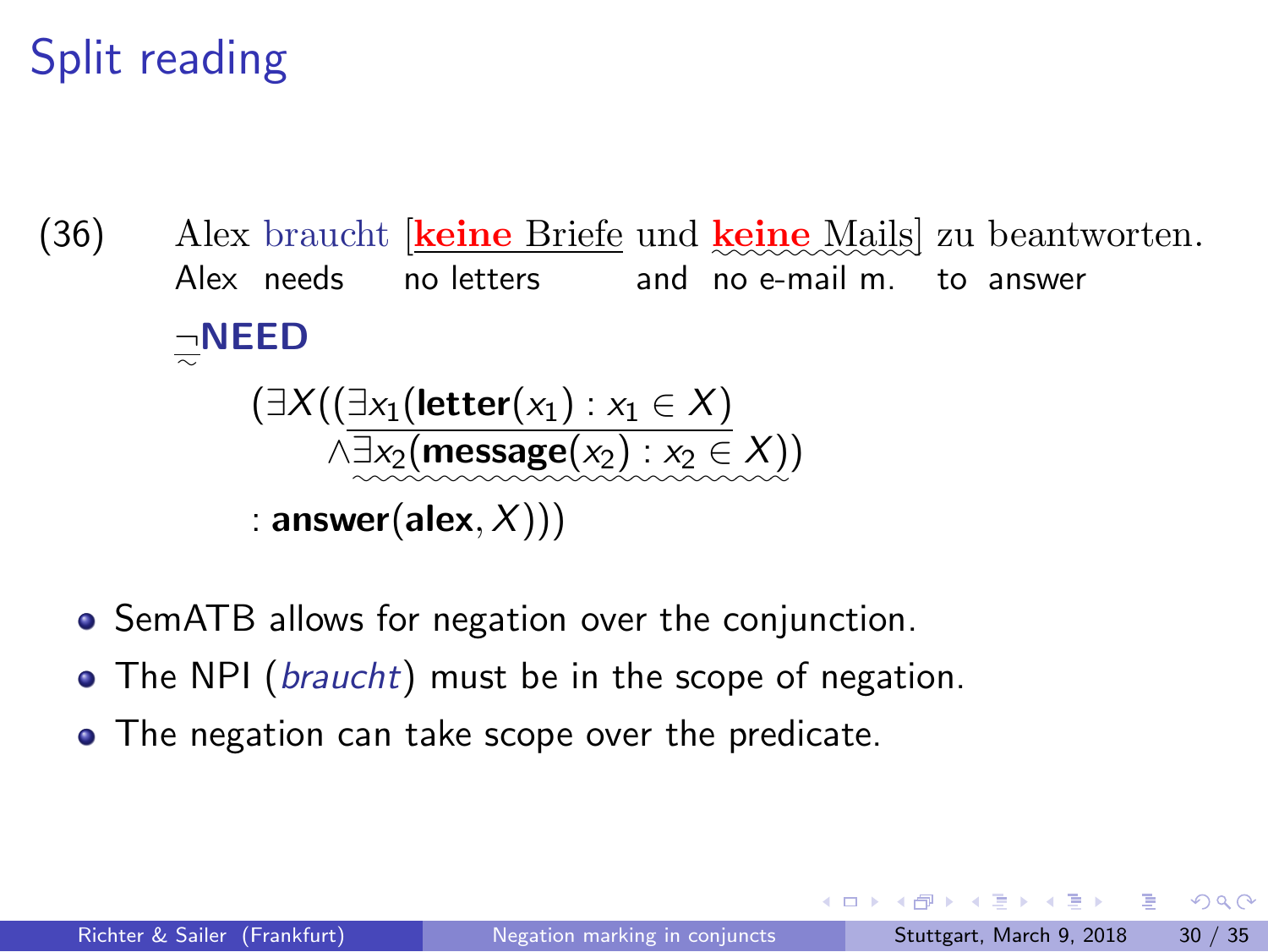### Example: Bi-propositional conjunction

- (37) [Kein Student und kein Dozent] hat gelacht. no student and no lecturer has laughed
- (38) Fully bi-propositional reading ("disjunction effect"): *¬∃x*(**student**(*x*) : **laugh**(*x*)) *∧ ¬∃x*(**lecturer**(*x*) : **laugh**(*x*)) *✿✿✿✿✿✿✿✿✿✿✿✿✿✿✿✿✿✿✿✿✿✿✿✿✿✿ ≡ ¬∃x*((**student**(*x*) *∨* **lecturer**(*x*)) : **laugh**(*x*))
- (39) Readings expected under a split analysis: # *¬✿* (*∃x*(**student**(*x*) : **laugh**(*x*)) *∧ ∃x*(**lecturer**(*x*) : **laugh**(*x*)) *✿✿✿✿✿✿✿✿✿✿✿✿✿✿✿✿✿✿✿✿✿✿✿✿* )
	- Negation is contributed by each conjunct.
	- · Bi-propositional conjunction, i.e. DR-identity.
	- Conjunct Confusion Blocking enforces negation to be conjunct internal.
	- Reading (39) ok if negation is not in the conjuncts!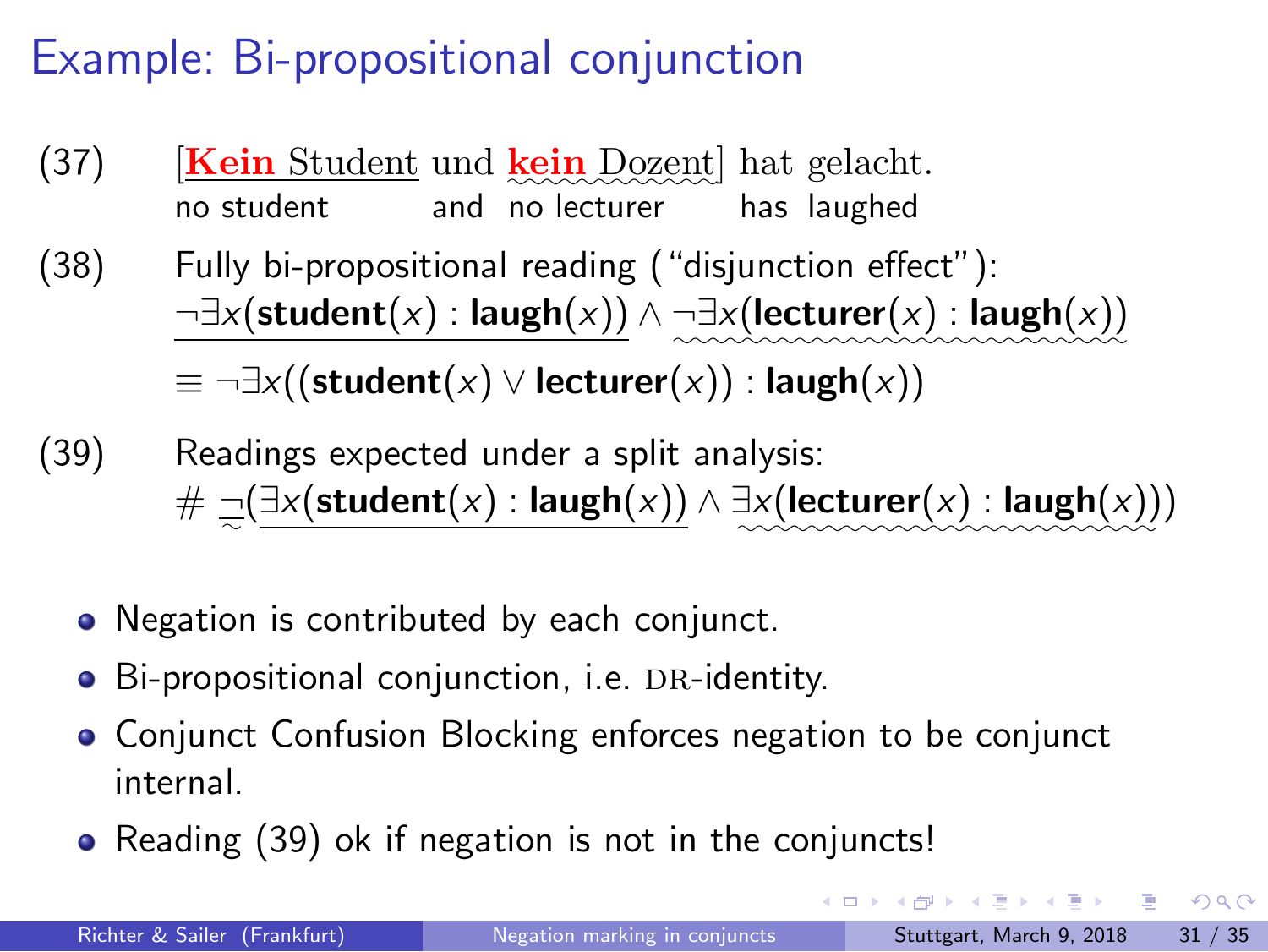## **Outline**

**1** Introduction

2 Data

3 Analysis

Analysis: Negation

Analysis: Conjunction

4 Combining negation and conjunction: CNNP

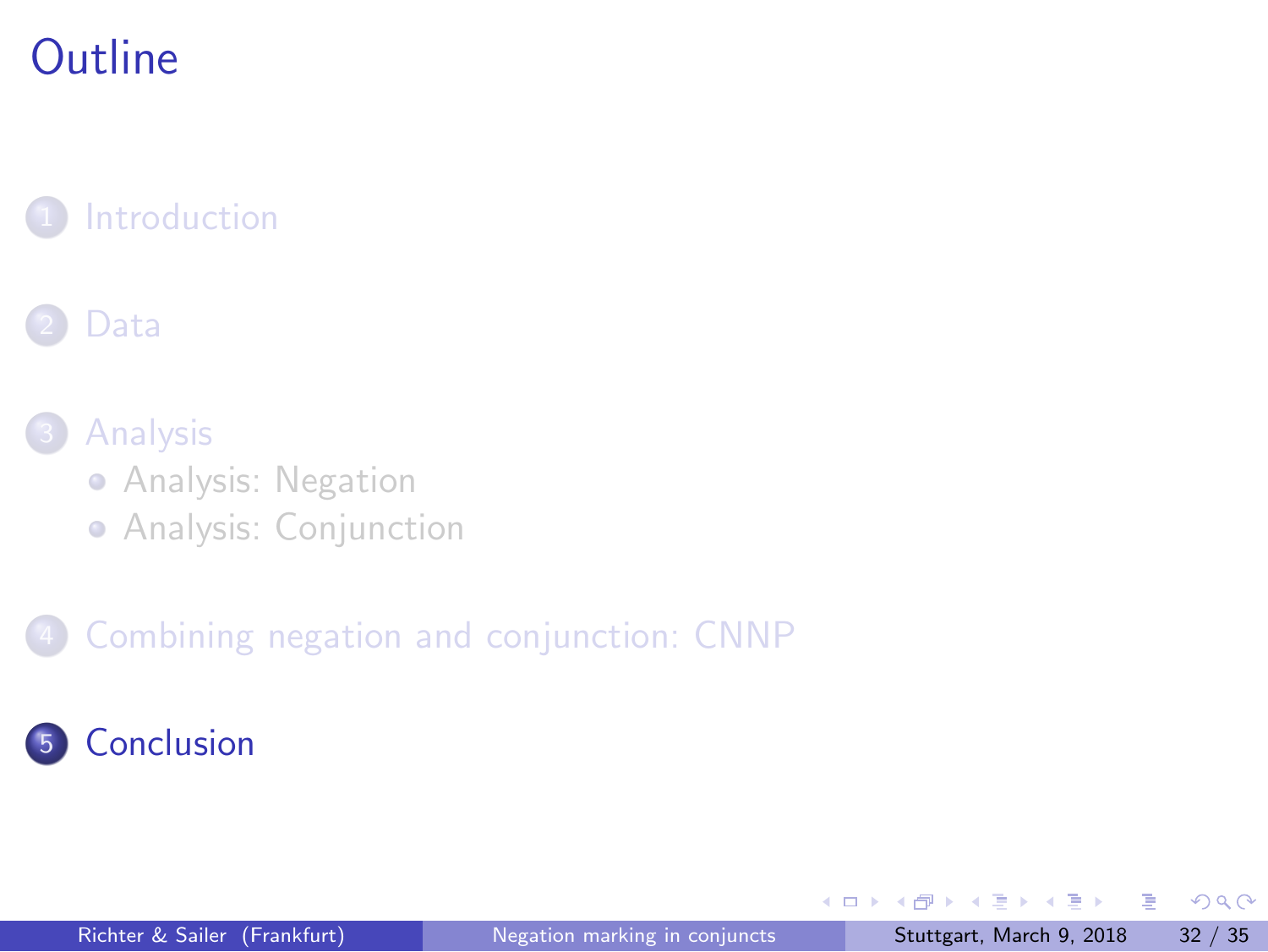### Summary

- New data on negative conjuncts
- Follows from independent analysis of negation and conjunction.
- SemATB is part of a general ATB principle for coordination.
- SemATB is cross-linguistically more robust than the interpretation strategy of n-constituents in non-coordinated structures.
- CNNP is not equivalent to negation with conjoined indefinites *⇒* Negation is part of the conjunct's semantic contribution.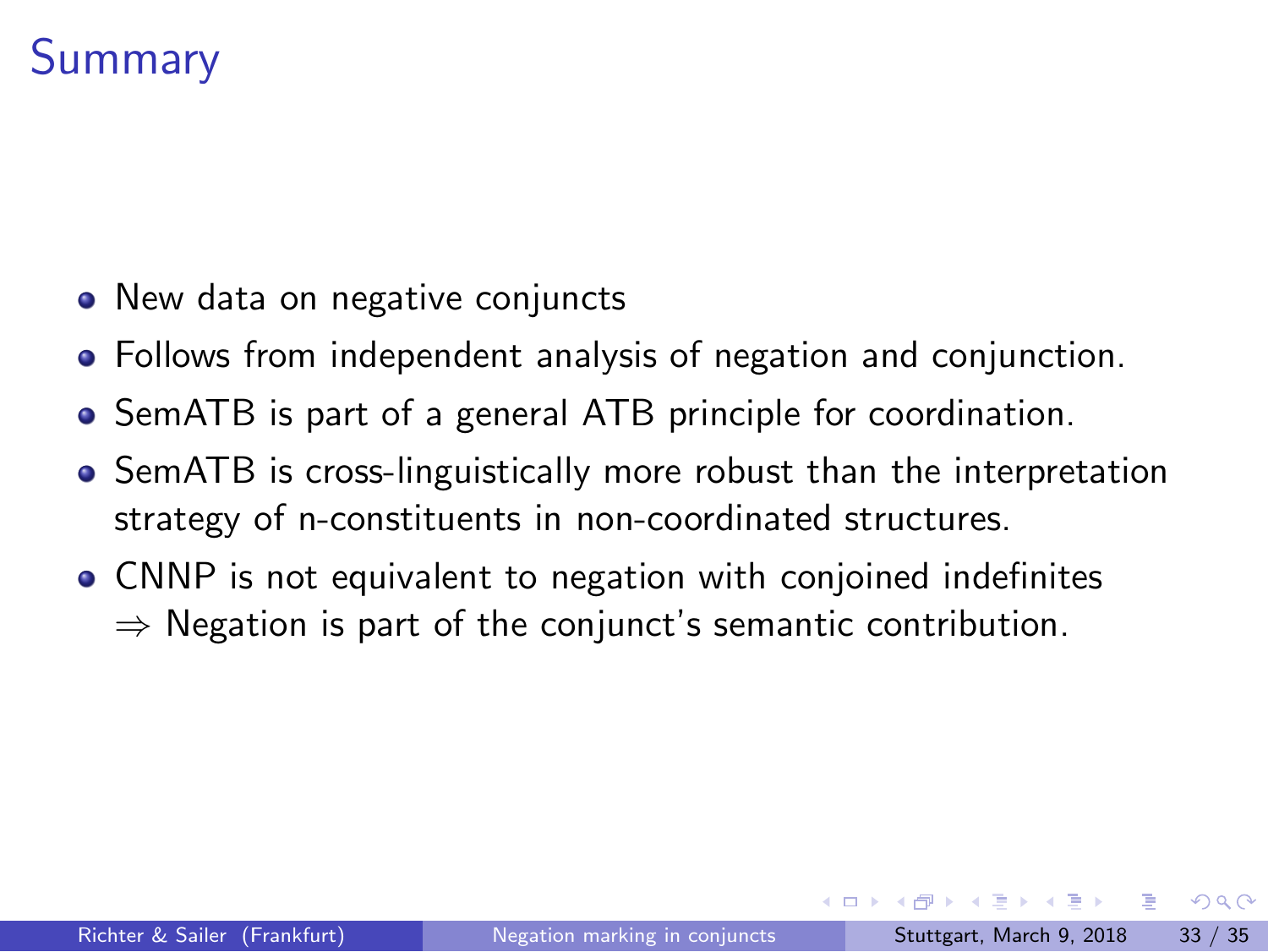#### One-to-many?

- LRS is inherently one-to-many friendly.
- Bi-propositional CNNP readings are one-to-many: multiple use of the verb's semantics.
- Mono-propositional CNNP readings are one-to-many: multiple contribution of a single negation.
- Even non-NC languages allow for a many-to-one interpretation of negated constituents.
- Variation in other syntactic constructions (Burnett et al., 2015), even within one language.
- Constraining one-to-many:
	- ▶ Validity of (Sem)ATB reduces cross-linguistic variation in SN/DN ambiguities.
	- ▶ Conjunction Confusion Blocking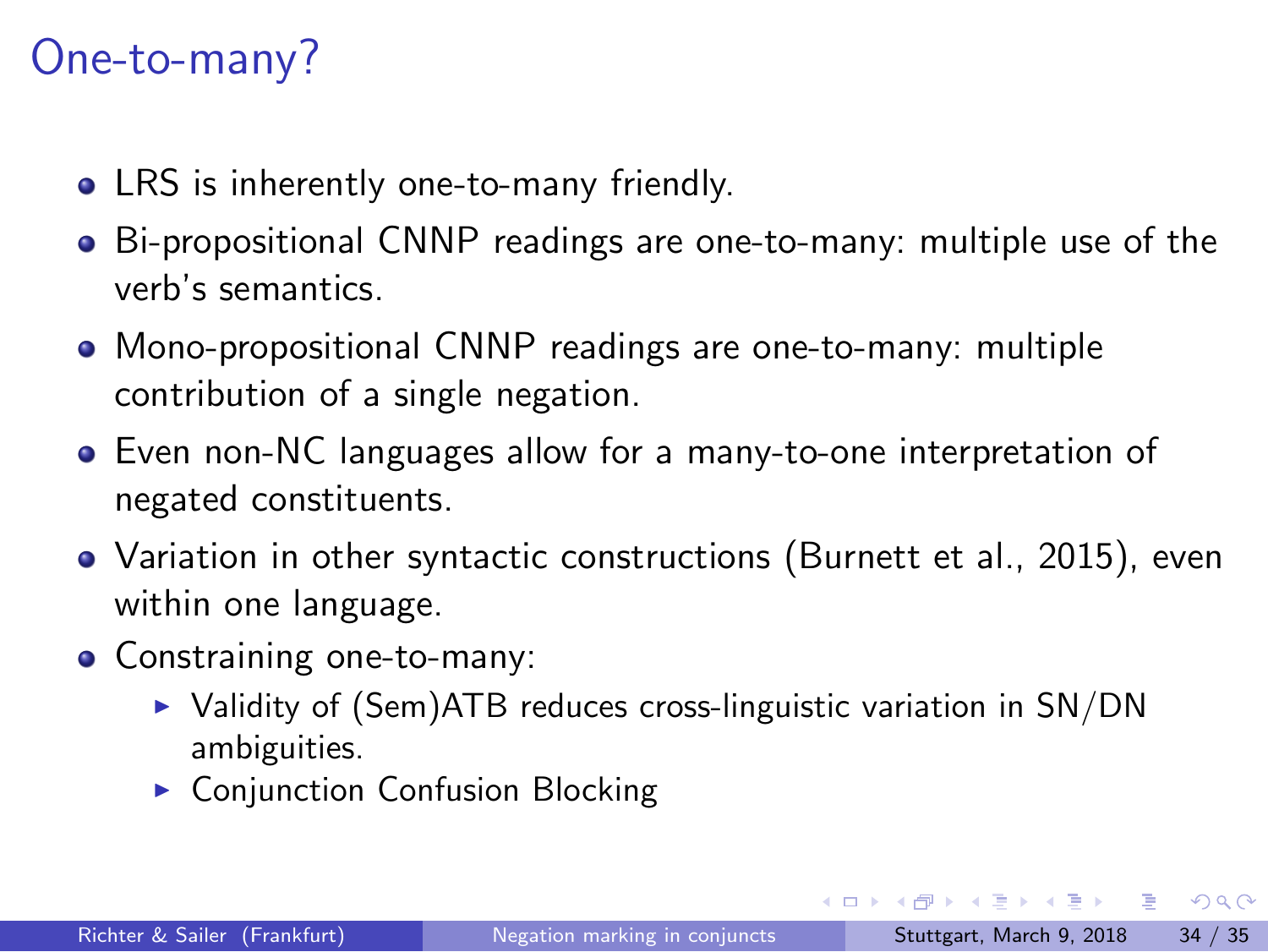# *Thank you!*

contact: f.richter@em.uni-frankfurt.de, sailer@em.uni-frankfurt.de